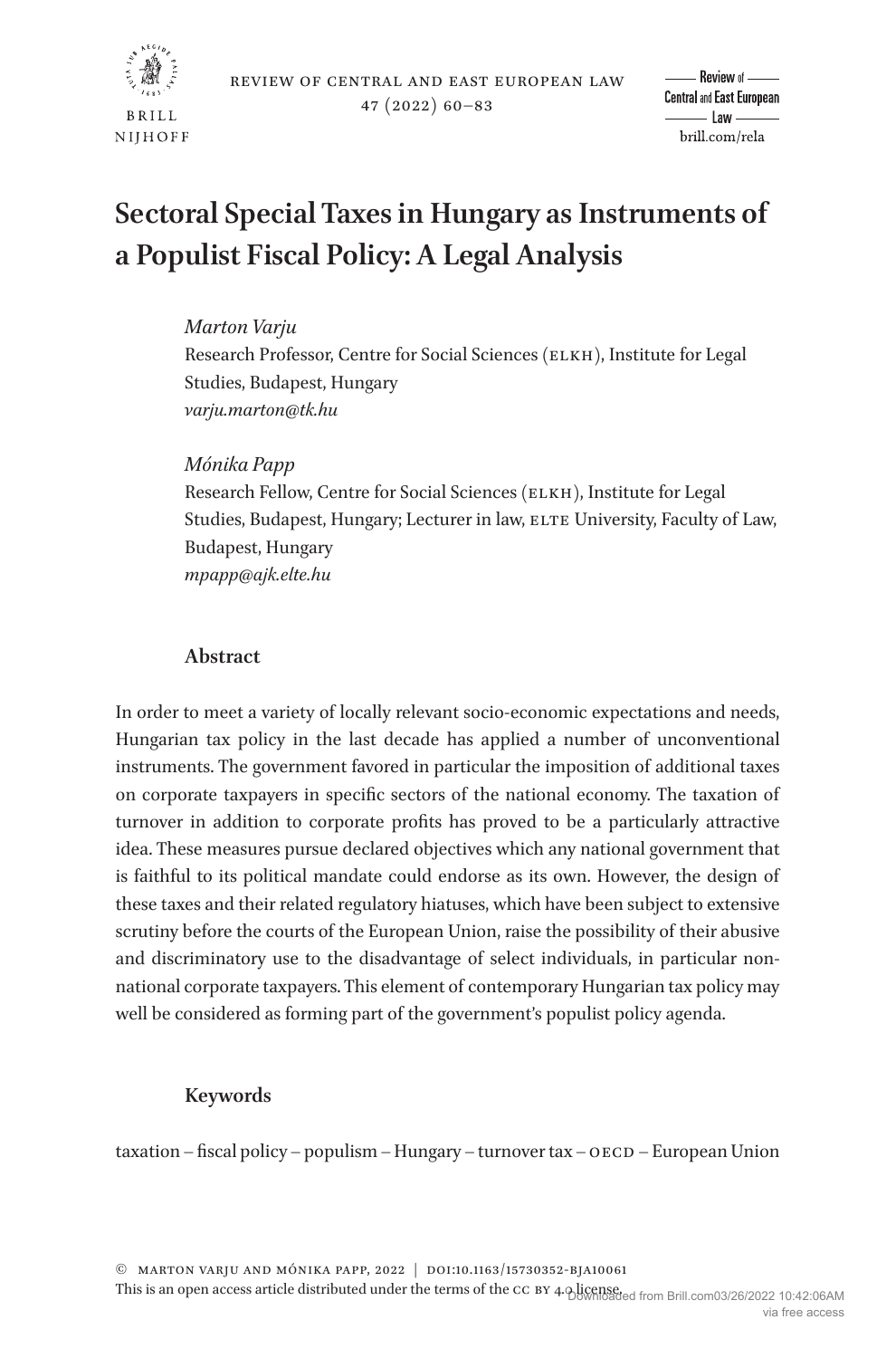#### **1 Introduction**

In the last ten years, many of the interventions by the Hungarian government in the national economy appear to have departed from what may be conceived as the policy mainstream. Markets have been restructured or foreclosed, market positions and opportunities have been fundamentally altered for incumbent and for prospective participants. These changes often had an evidently patriotic – possibly nativist – edge. Whilst pursuing objectives which a populist regime may favor, it is far from certain whether these market interventions can be classified as populist policy instruments *per se*. In tax policy, Hungary has become a determined supporter (and a beneficiary) of taxation which was introduced in addition to regular corporate income tax in specific sectors of the national economy. These so-called sectoral special taxes, which by now have become a standard feature of the Hungarian tax system, were declared in legislation to pursue seemingly objective fiscal policy aims which pertain to current challenges in public finances and to the rightful exercise of national taxing powers. However, appearances may be misleading in this case. The turnover-based special taxes – as the dominant form of sector-based additional corporate taxation in Hungary – enable taxation which keeps its actual objective concealed and targets certain taxpayers under obscure fiscal premises.

In this article, we examine whether the Hungarian sectoral special taxes – in particular the turnover-based additional corporate taxes – can be classified as populist fiscal policy instruments. In our analysis, which has obvious limitations as it was prepared by legal academics and not by fiscal policy experts, we focus on the design and the corresponding, previously indicated regulatory shortcomings of these taxes as potentially decisive characteristics. Our assessment starts with an overview of the tax measures at issue. Our aim is to identify their main features as instruments of revenue-side fiscal policy in one of the EU Member States. This is then followed by a scrutiny of analytical frameworks which may be potentially useful in assessing the populist nature of these taxes: economic and fiscal policy populism and comparison with the presumed global taxation mainstream. Considering briefly these frameworks enables us to propose a framework of assessment of our own. To complete our analysis, we move on to examining the legal developments before the courts of the European Union concerning the turnover-based special taxes favored by Hungary. The relevant judgments, the reach of which is confined by the limitations of EU law in reviewing and controlling such national tax policy choices, confirm in law the earlier discussed hiatuses in the legal design of the Hungarian taxes. The regulatory shortcomings leave the door open for their arbitrary application by the state to the disadvantage of certain targeted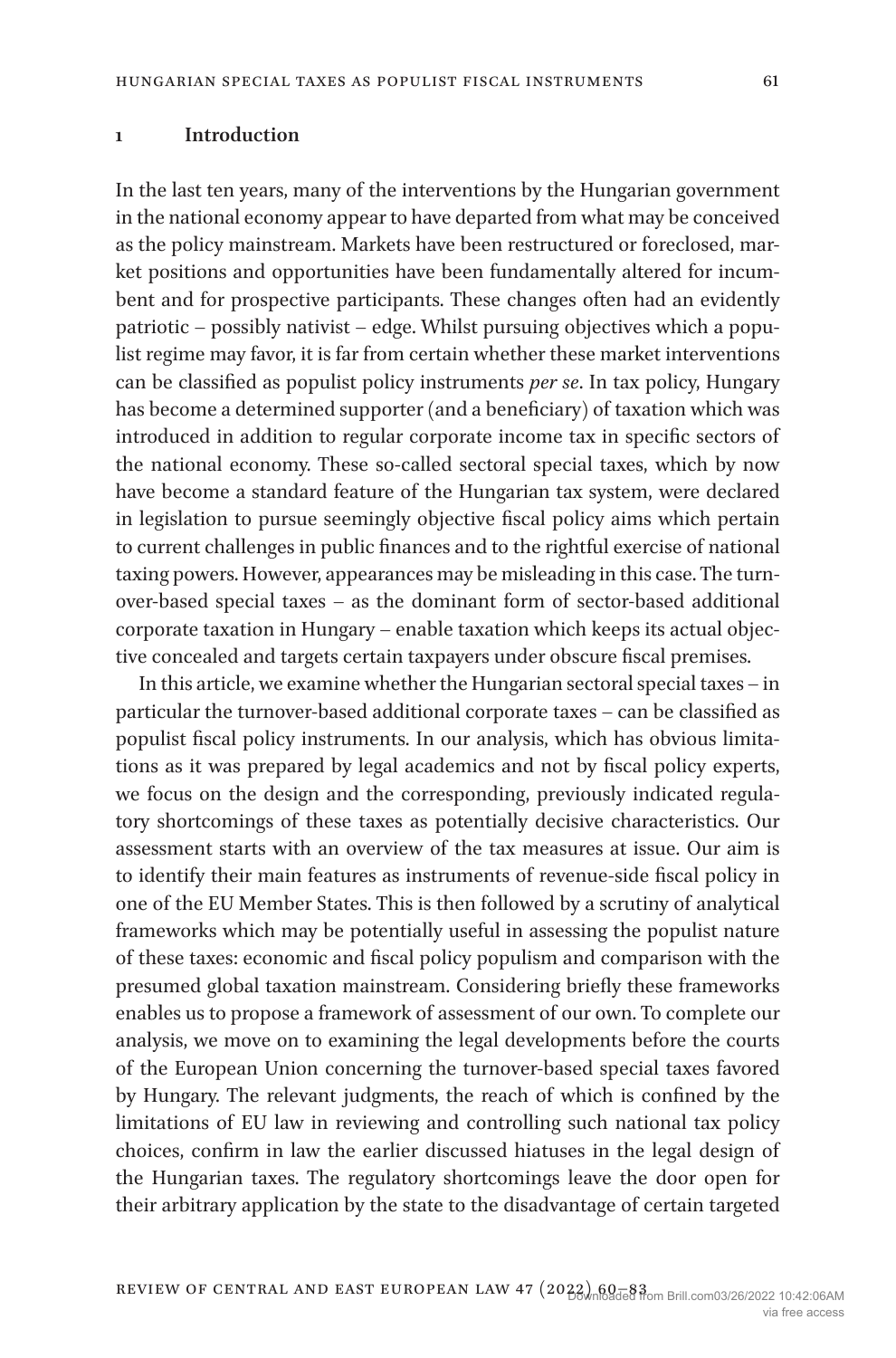taxpayers, prioritizing the interests of the many over the interests and the rights of the few.

#### **2 Sectoral Special Taxes in Hungary**

Faced with a variety of social, economic and fiscal challenges, the Hungarian government has in the past decade introduced a curious mix of corporate taxes in addition to regular corporate income taxation. These measures, which were imposed on corporate taxpayers in specific sectors of the national economy, pursued a particular set of predominantly fiscal objectives. As revenue-raising taxes additional to corporate income taxation, they could legitimately be regarded as instruments which aimed at compensating the effects of cross-border tax competition (i.e., the comparatively low rate and the generous provision of allowances in corporate income taxation in Hungary) on public finances. Some of these taxes were crisis taxes the application of which was limited to the time necessary to recover public finances in a period of crisis. The taxes, which were imposed on corporate turnover, were declared to enable fairer taxation and a more proportionate and equitable distribution of the public burden among taxpayers. Some of the measures pursued alleged regulatory objectives, such as the protection of public health. Overall, the Hungarian sectoral special taxes seem to have been introduced to satisfy the considerable revenue hunger of the government as well as its similarly considerable redistributive desires.

#### **2.1** *Special Taxes in the Financial Services Sector*

The legislation, which during the past 15 years has imposed and partially repealed a collection of special taxes and levies in the financial services sector, was introduced in 2006 when Hungarian public finances were already in a poor state. Act 2006:LIX on improving the balance of public finances pursued the objective of securing extra revenues based on what it called the "solidarity" of those taxpayers that are capable of bearing tax burdens above the general public burden. Originally, it contained only the so-called "interest tax": the levy imposed on credit institutions on their income from interest. The levy on credit institutions, which was based on the corrected value of the credit stock held, was introduced into the measure by Act 20[1](#page-2-0)0:CXXIII.<sup>1</sup>

A further levy was imposed on financial institutions in 2011 in connection with the financial reimbursement they received from the state as part of the

<span id="page-2-0"></span><sup>1</sup> Repealed from 2017 by Act 2016:lxvi.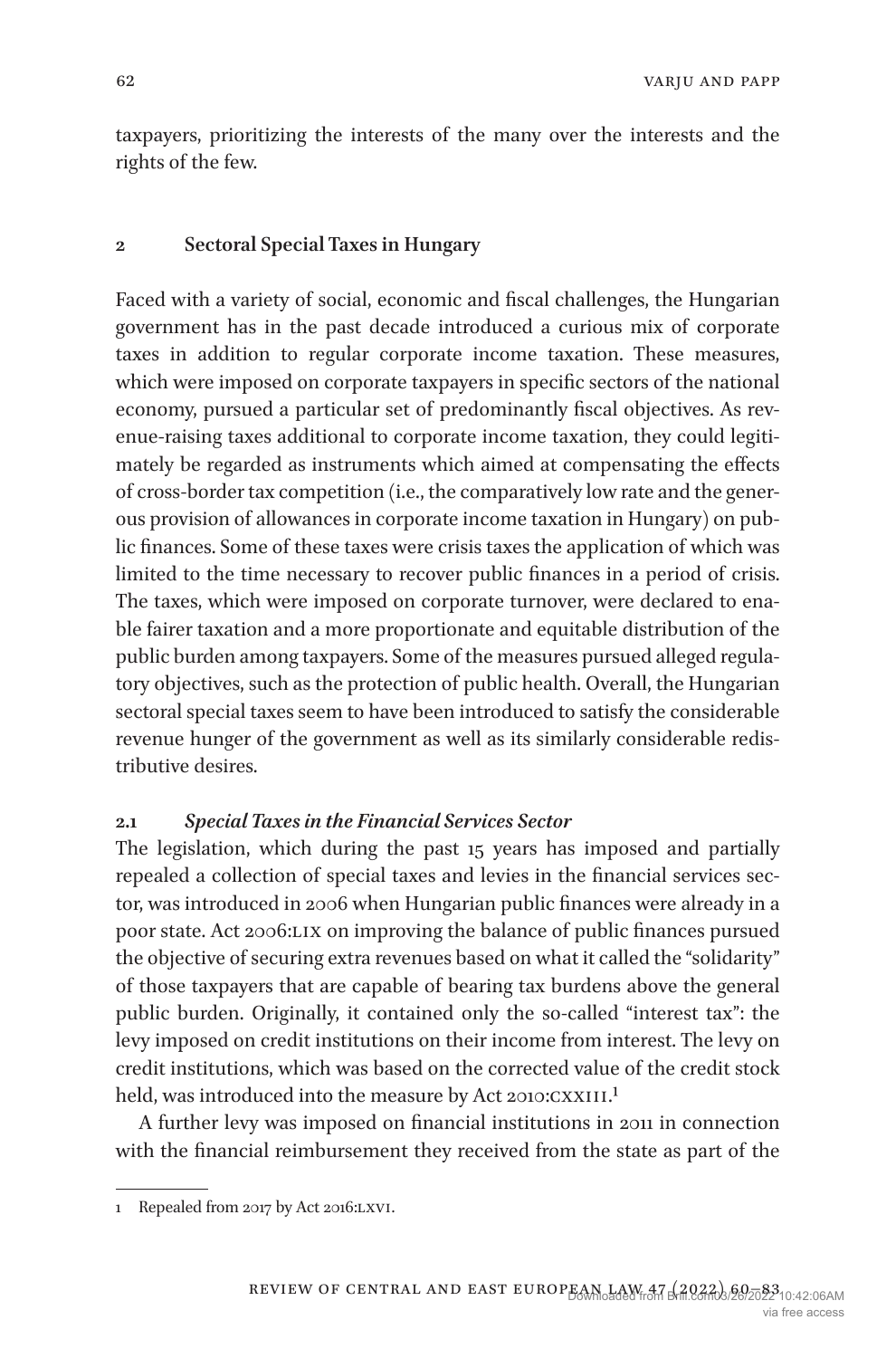settlement of non-performing foreign-currency consumer loans.<sup>2</sup> Act 2010:XC regulated the special tax on financial institutions which was imposed under progressive tax rates. The credit institutions special tax, which was charged at 30% on profits before taxation, was introduced by Act 2010:CXXIII.<sup>3</sup> It was deductible from the financial institutions special tax applicable to credit institutions. Further sector-specific burdens include the partially progressive tax on insurance providers,<sup>4</sup> the financial transactions (payments) fee,<sup>5</sup> the 2014 single-year special levy on credit institutions, $6$  and the special tax on investment service providers introduced in 2015[.7](#page-3-5)

## **2.2** *The 2008 Special Tax in the Energy and Public Utilities Sector*

The additional income tax of energy providers and public utilities was introduced in the first year of the financial and economic crisis.<sup>8</sup> It is imposed at 31% on the incomes of hydrocarbon extracting corporations, producers and traders of petroleum products, natural gas and electricity traders, electricity producers, natural gas and electricity universal service providers, natural gas and electricity distributors, public service waste management service providers, and public service water service providers.

#### **2.3** *The Turnover-based Crisis Taxes Introduced for 2010–2013*

The aim of the turnover-based taxes introduced in Act 2010:xciv – as declared in the measure – was to improve the balance of public finances, which had been undermined by the financial and economic crisis, and by the policies of previous governments. The taxes were claimed enable achieving this objective by imposing additional corporate taxation under progressive rates<sup>9</sup> in

- <span id="page-3-4"></span>6 Act 2013:cc.
- <span id="page-3-5"></span>7 Act 2014:lxxiv.

<span id="page-3-7"></span>9 For commercial retail, the tax rate was determined in three progressive bands with reference to the annual net turnover of the taxpayer: 0% on the proportion of the taxable amount under 500 million HUF, 0.1% on the proportion between 500 million and 30 billion HUF,

<span id="page-3-0"></span><sup>2</sup> Act 2011:lxxv. Foreign-currency consumer loans constituted a critical social pandemic during and after the global financial and economic crisis affecting tens of thousands of households that faced unsustainable private financial burdens when the Hungarian currency collapsed.

<span id="page-3-1"></span><sup>3</sup> It was repealed from 2019 by Act 2018:xli.

<span id="page-3-2"></span><sup>4</sup> Act 2012:cii on insurance tax. Its objectives were the simplification of taxes on insurance and the securing of revenues for "common social expenditures".

<span id="page-3-3"></span><sup>5</sup> Act 2012:cxiv.

<span id="page-3-6"></span><sup>8</sup> Act 2008:lxvii. The separate tax on energy products was introduced under EU harmonization obligations based on Directive 2003/96/EC (OJ L83/51). The original implementing act (2003:lxxxviii) was repealed in 2016, and the energy tax now forms part of the general excise duties framework (Act 2016:lxviii on excise duty).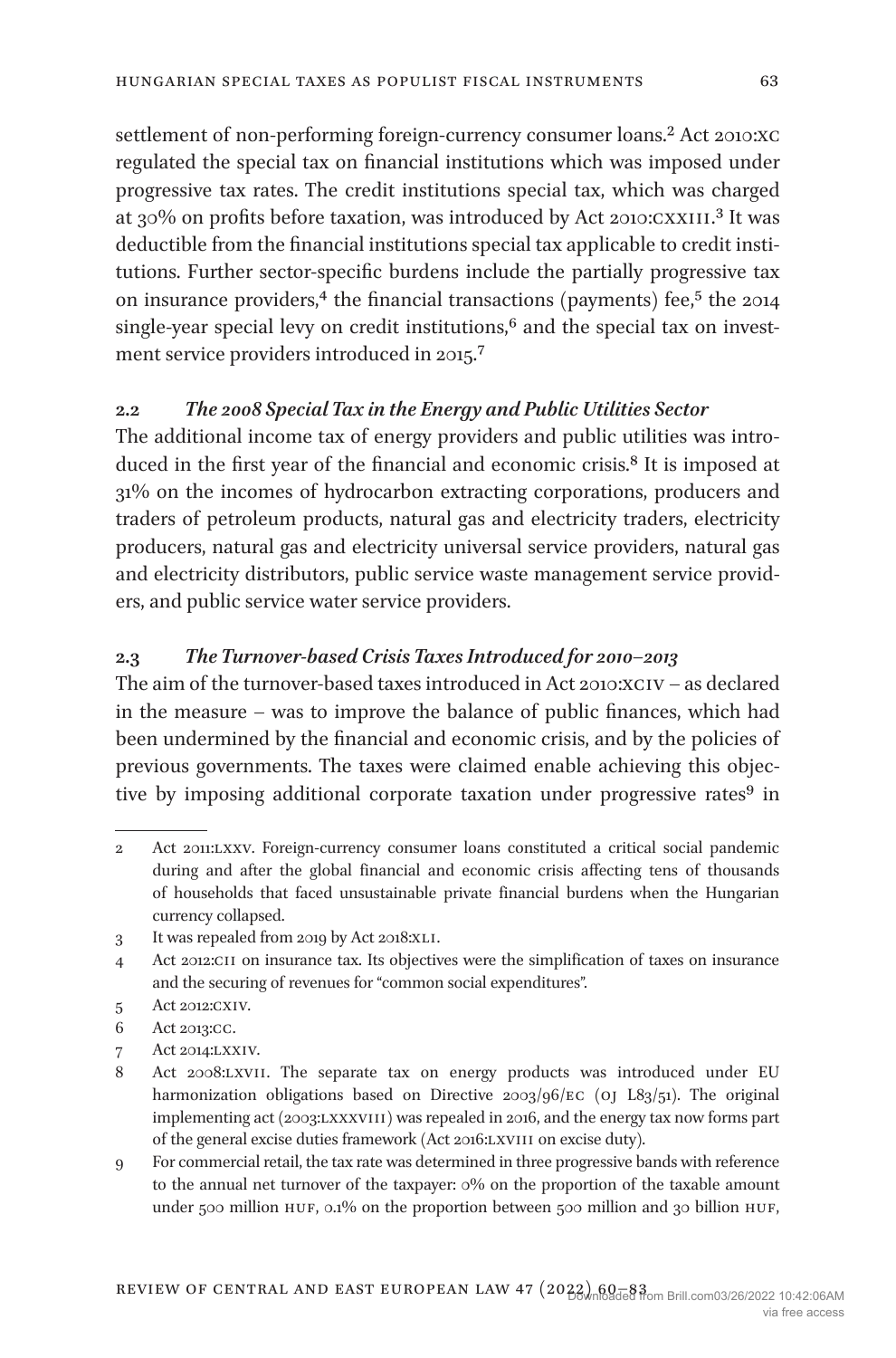commercial retail, telecommunications and the commercial activities of energy providers. The choice of the annual net turnover of taxpayers as the tax base was supposed to enable a differentiated treatment of tax subjects on the basis of their size and market position, in harmony with the general objective of the measure. The taxes were regulated as extraordinary crisis taxes which applied only in the 2010, 2011 and 2012 tax years[.10](#page-4-0)

#### **2.4** *Other Special Taxes*

Following the declared fiscal objective of ensuring the proportionate sharing of the public burden among taxpayers, Act 2012:CLXVIII imposed an extra tax on public utility service-cables and service-pipelines[.11](#page-4-1) The special tax imposed on telecommunications service providers was introduced by Act 2012:lvi with the declared purpose of securing revenues for "common social expenditures". The tax is imposed on the duration of calls made, or on the number of messages sent by service users.

#### **2.5** *Turnover-based Special Taxes Introduced After 2014*

After the (self-)repeal of the 2010 crisis tax package in 2013, the Hungarian government decided to introduce a new set of additional taxes based on corporate turnover. In the case of the advertising sector special tax regulated by Act 2014:XXII, the justification for the measure was found in the constitutional principle of ensuring the proportionate sharing of the public burden (taxation according to the financial ability ("ability to pay") of taxpayers). The public health levy of the tobacco sector pursued the – in part regulatory – objective of securing revenues for the improvement of public healthcare services and of making the tobacco industry pay for the public health expenditure associated with the health risks of their products. As a further objective, Act 2014:CXIV referred to the proportionate sharing of the public burden among taxpayers.

The multiple times modified advertising sector special tax is imposed on the net turnover achieved from the analogue and the digital publication of

<sup>0.4%</sup> on the proportion between 30 and 100 billion huf, and 2.5% on the proportion that exceeds 100 billion HUF. For telecommunications, the tax rate was 0% on the proportion of the taxable amount under 100 million HUF, 2.5% on the proportion between 100 million and 5 billion huf, and 6.5% on the proportion that exceeds 5 billion huf. For energy providers, the tax rate was 1.05% of the annual net turnover.

<span id="page-4-0"></span><sup>10</sup> The act regulated its own repeal after three years.

<span id="page-4-1"></span><sup>11</sup> The tax covered water-supply, sewage and drainage pipelines, natural gas and districtheating supply pipelines, electricity and telecommunications cables. In order to support the development of telecommunications infrastructure, the owners of telecommunications cables were provided tax reductions in four progressive bands. A further tax reduction was offered for the development of high-speed telecommunications cable networks.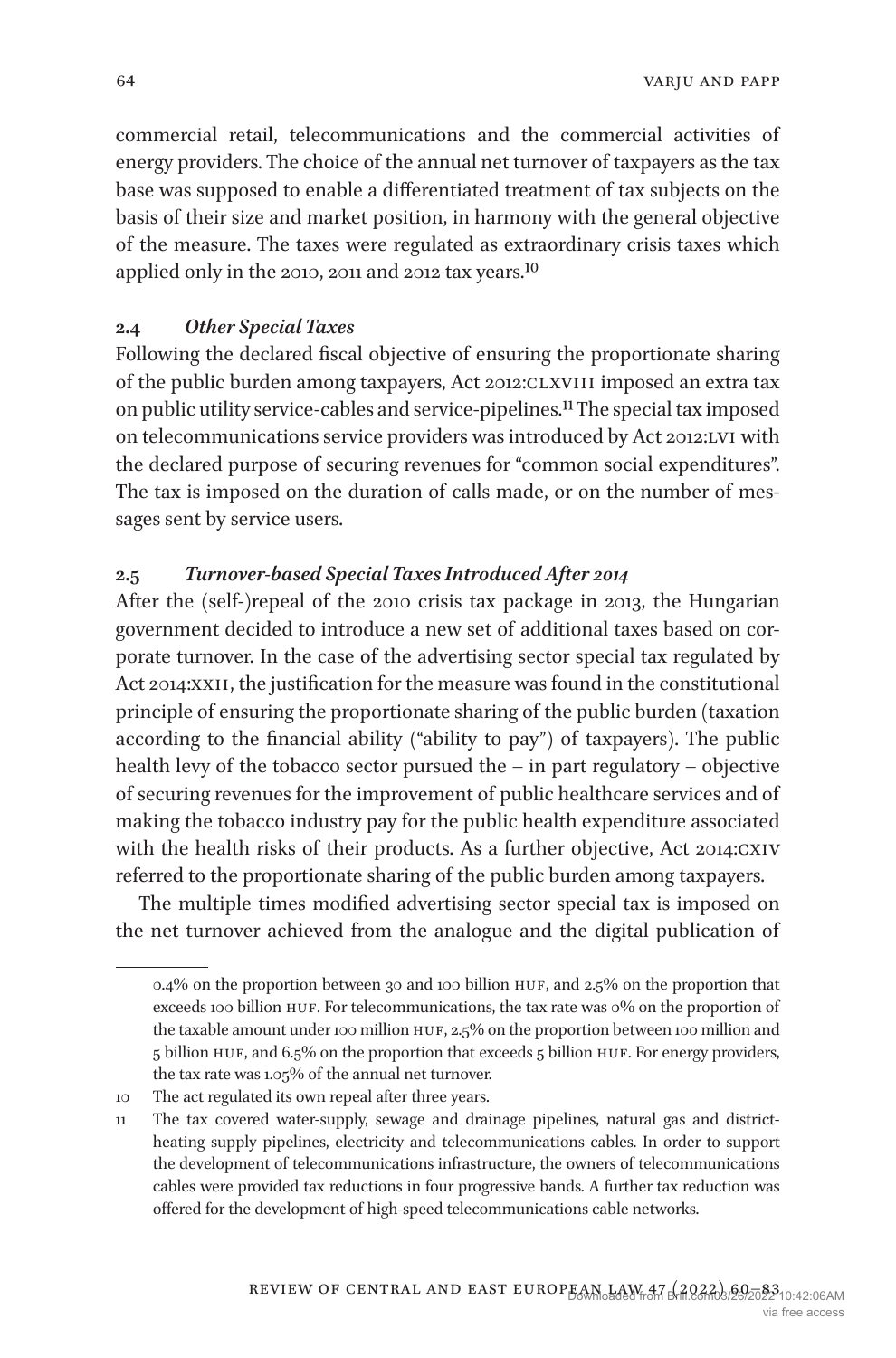advertisements for a consideration. The commissioning of advertising services is also taxed. The application of the tax as well as the relevant administrative provisions was suspended a number of times, most probably having regard to the ongoing investigation of the measure under EU state aid law and the ensuing judicial review procedure before EU courts[.12](#page-5-0) The tobacco sector public health levy, which was declared by Act 2014:cxiv to finance exclusively the public health expenditures of the budget, was imposed in three progressive bands on the annual net turnover of tobacco manufacturers and traders.<sup>13</sup> Following the European Commission's decision in 2016, which declared it incompatible with EU state aid law, the government abolished the levy and ordered the repayment of previously paid amounts[.14](#page-5-2)

The food-chain inspection fee as introduced by Act 2011:CLXVI and amended by Act 2014:LXXIV modifying the original 2008 legislation<sup>[15](#page-5-3)</sup> is a further turnover-based special levy in the Hungarian tax system. In principle, the levy is charged on the annual net turnover of shops trading with daily consumables for the purpose of financing the administration of food-chain inspections. The controversial 2014 modification of the fee introduced eight steeply progressive bands. These bands were abolished in the next year by Act 2015:CLXXXII which reintroduced the single rate applicable before 2014.

#### **2.6** *The Special Taxes Introduced in 2020*

In 2020, Hungary introduced a new set of special taxes. They were first regulated under COVID-19 emergency powers with the aim of securing revenues for the public "Pandemic Fund", which had been set up to finance the so-called "Action-plan for the protection of the national economy".[16](#page-5-4) The credit institutions pandemic special tax, which was imposed on the balance sheet total of the second tax year preceding 2020, in practice meant the increasing for the 2020 tax year the highest tax band of the financial institutions special tax. According to Act 2020:XLVI, which replaced the original emergency regulation

<span id="page-5-0"></span><sup>12</sup> See Act 2017:XLVII and Act 2019:LXXIII.

<span id="page-5-1"></span><sup>13</sup> Act 2015:lxxxi extended the application of the levy to the tax years after 2014.

<span id="page-5-2"></span><sup>14</sup> Act 2016:cxxxv. Commission Decision (EU) 2016/1846 of 4 July 2016 on the measure  $SA.41187$  (2015/C) (ex 2015/NN) implemented by Hungary on the health contribution of tobacco industry businesses, oj L 282/43.

<span id="page-5-3"></span><sup>15</sup> Act 2008:xlvi.

<span id="page-5-4"></span><sup>16</sup> Government regulation  $108/2020$  (IV. 14.) on the pandemic special tax of credit institutions and Government regulation 109/2020 (iv. 14.) on the commercial retail tax. As another measure, the government acting under emergency powers diverted the remaining part of the motor vehicle tax (40%) from local authorities to the central budget (Government regulation 92/2020 (iv. 6.).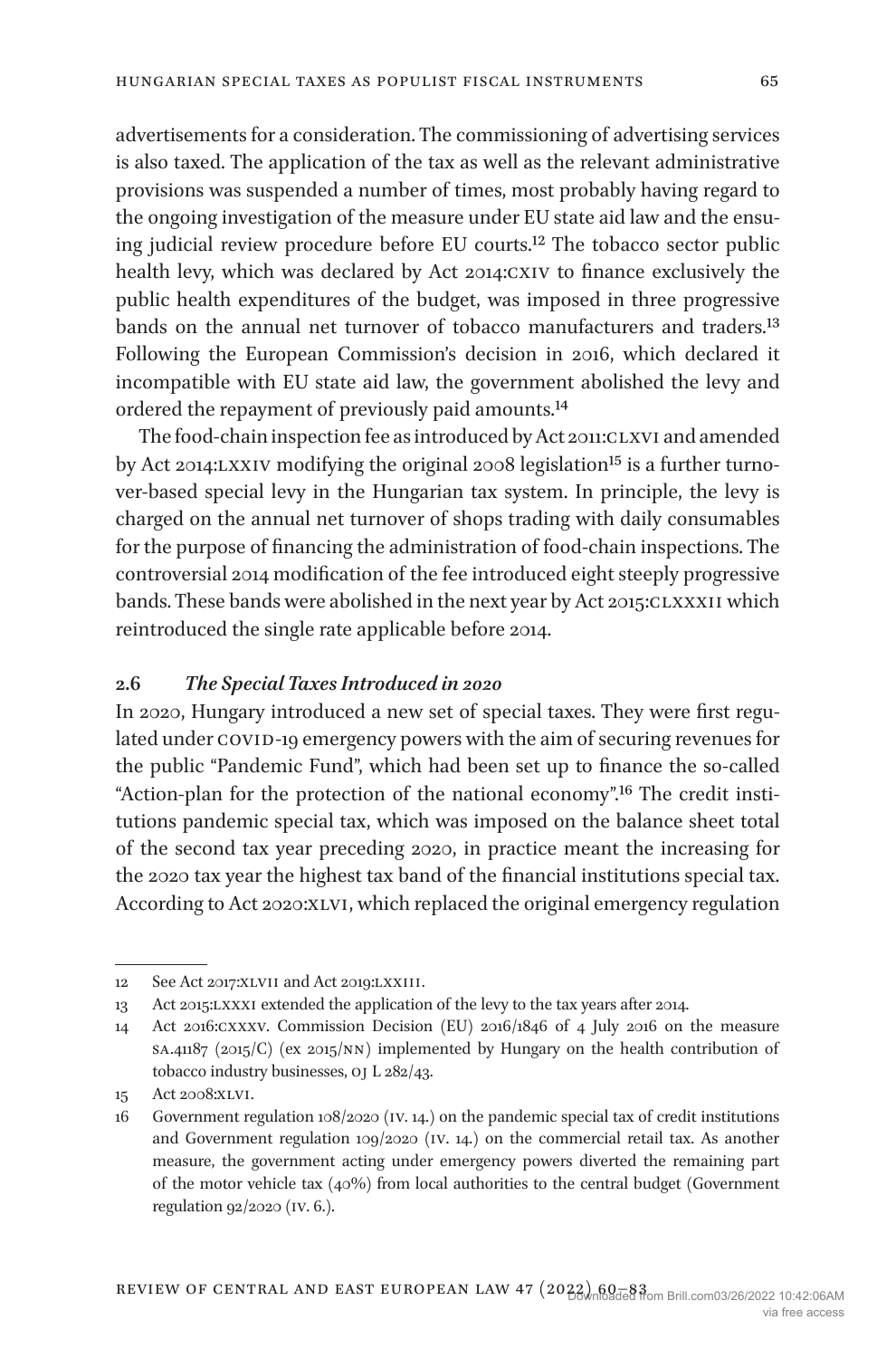varju and papp

and implemented its provisions in the previously mentioned Act 2006:LIX on the financial services sector special taxes, the pandemic special tax is an amendment introduced "with the purpose of mitigating the economic impacts of the corona virus pandemic".

The re-introduced commercial retail tax covers both offline and online retail, the latter including the retail activities in Hungary of foreign-established providers. It is imposed in four progressive bands<sup>17</sup> on the net turnover of the taxpayer engaged in commercial retail activities, plus the turnover achieved by the producer or the seller of the product from its sale by the taxpayer, and the rebates offered by the producer or the seller for the retailer. Act 2020:XLV, which now regulates the tax, does not mention the pandemic crisis among its objectives. Instead, it refers to the reinforcing of "consumption-turnover" taxes within the Hungarian tax system, the decreasing of income taxes and the public burdens on employment, and ensuring a more proportionate sharing of the public burden among taxpayers. As a further objective, the tax is imposed "having regard to" the negative environmental impact of commercial retail activities.

#### **3 What Makes a Tax a Populist Policy Instrument?**

The tax policy behind the Hungarian sectoral special taxes, which using diverse means seems to pursue the rather orthodox aim of maximizing public revenues, does not at first sight appear as radically unconventional. As introduced earlier, the Hungarian measures aim at raising additional revenues as well as making the national tax base more diverse and possibly more resilient in a volatile financial and fiscal environment. The policy pursued by Hungary focuses on consolidating public finances and securing financing for common expenditures in periods of crisis or in less extreme times. Furthermore, the turnover-based taxes introduced enable taxation which is more proportionate to the size and the market position of taxpayers. Together with the other sectoral special taxes, turnover taxes place additional taxation on taxpayers that – assumedly – have an ability to pay more into the public purse than other tax subjects. Nor does this tax policy emerge after a quick assessment of its objectives – despite the evident element of targeted surplus taxation in specific economic sectors affecting specific economic operators – as irresponsibly and unsustainably populist. In fact, it is rather unclear using which analytical

<span id="page-6-0"></span><sup>17</sup> They are identical to the tax bands applied for the 2010 commercial retail special tax.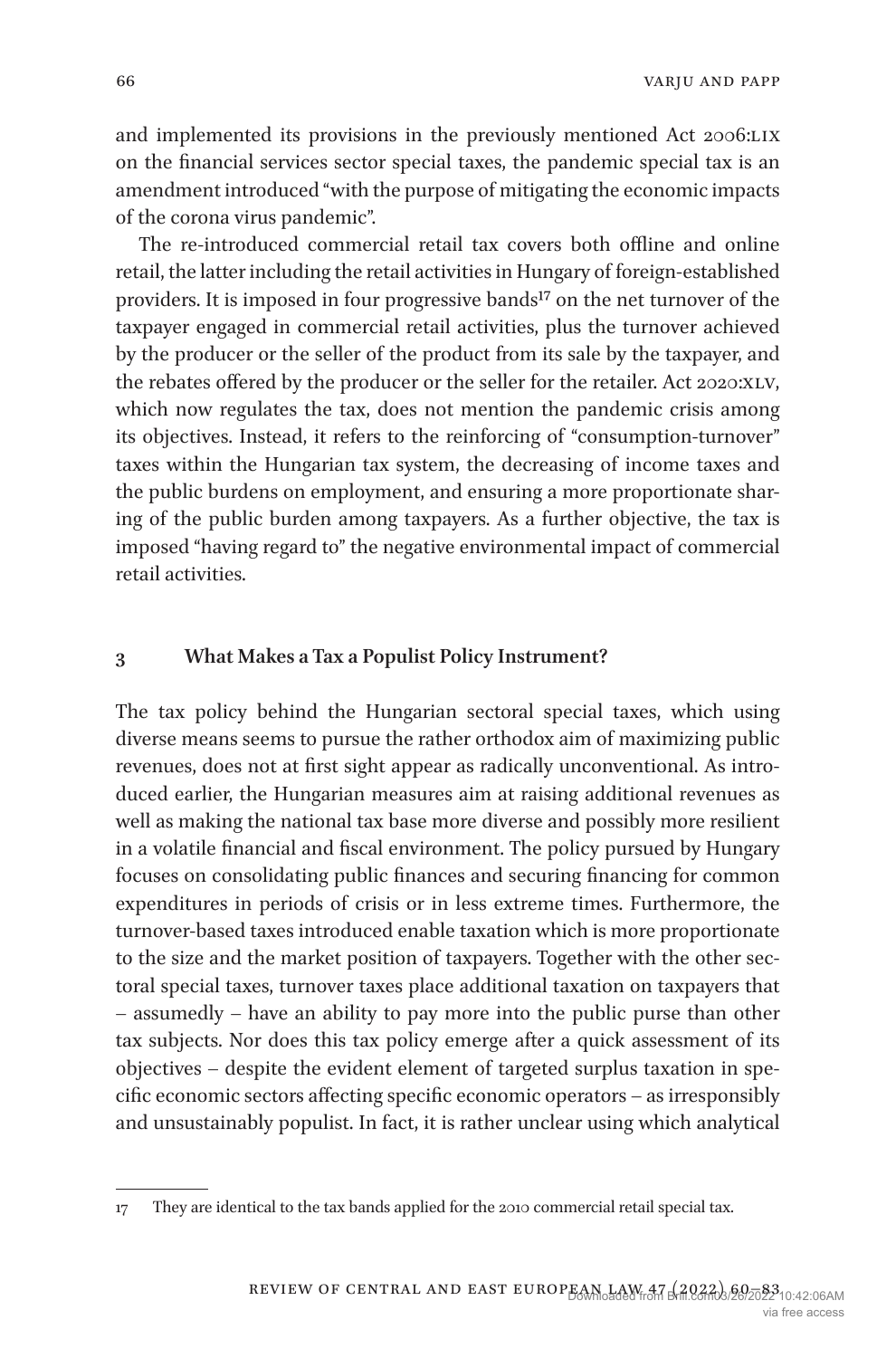framework could the Hungarian taxes be categorized as populist. This is what we examine next.

#### **3.1** *Economic and Fiscal Populism*

Analyses of economic and fiscal populism provide perhaps the most evident framework for assessing the nature of Hungarian tax policy as manifested in the introduction of additional corporate taxes. Traditionally, populism in the domain of economic and fiscal policy has been associated with politics and policies which aim to address socio-economic underdevelopment, and to manage social conflicts which arise from (class) inequalities and unequal socio-economic opportunities[.18](#page-7-0) Such policies have been observed to rely on policy instruments which on the expenditure side of public finances pursue redistributive objectives, or to use instruments which aim at securing economic growth and development[.19](#page-7-1) More current, morally-charged generalist definitions of populism, which equate the notion with some kind of politically expressed moral (or other normative) cause for prioritizing the interests and needs of the "people" over those of the "elite",<sup>20</sup> mention other economic and fiscal policy tools. These include, for example, public expenditure on job creation and/ or employment security, or active policies – which may require considerable public spending – on developing and improving public services available for the "people".[21](#page-7-3) With their emphasis on the expenditure side of public finances, these definitional frameworks are not particularly useful for assessing and categorizing revenue-side fiscal instruments, such as the Hungarian special taxes. Although intensive redistributive policies normally assume the availability of

<span id="page-7-0"></span><sup>18</sup> See Paul W. Drake, "Conclusion: Requiem for Populism?," in Michael L. Conniff (ed.), *Latin American Populism in Comparative Perspective* (University of New Mexico Press, Albuquerque, 1982), 217–245, 218; Michael L. Conniff, "Introduction: Toward a Comparative Definition of Populism," Michael L. Conniff (ed.), *Latin American Populism in Comparative Perspective* (University of New Mexico Press, Albuquerque, US, 1982), 3–29, 5.

<span id="page-7-1"></span><sup>19</sup> For a critical account of economic populism, which focuses on its (inevitable) failures, see Rudiger Dornbusch and Sebastian Edwards, "Macroeconomic Populism," 32(2) *Journal of Development Economics* (1990), 247–277.

<span id="page-7-2"></span><sup>20</sup> See, for instance, Jan-Werner Müller, "Was ist Populismus?," 7(2*) Zeitschrift für Politische Theorie* (2016), 187–201, at 187; Cas Mudde, "The Populist Zeitgeist," 39(4) *Government and Opposition* (2004), 541–563, at 542.

<span id="page-7-3"></span><sup>21</sup> On the complex, cyclical nature of the process, where these are only possible outputs depending on the actual state of power relations between the political and the economic elite and the "people", see Timothy Besley and Torsten Persson, "The Rise of Identity Politics: Policy, Political Organization, and Nationalist Dynamics," Working Paper, London School of Economics (April 2021), available at *[https://www.lse.ac.uk/economics/Assets/Documents/](https://www.lse.ac.uk/economics/Assets/Documents/personal-pages/tim-besley/working-papers/the-rise-of-identity-politics.pdf) [personal-pages/tim-besley/working-papers/the-rise-of-identity-politics.pdf](https://www.lse.ac.uk/economics/Assets/Documents/personal-pages/tim-besley/working-papers/the-rise-of-identity-politics.pdf)*.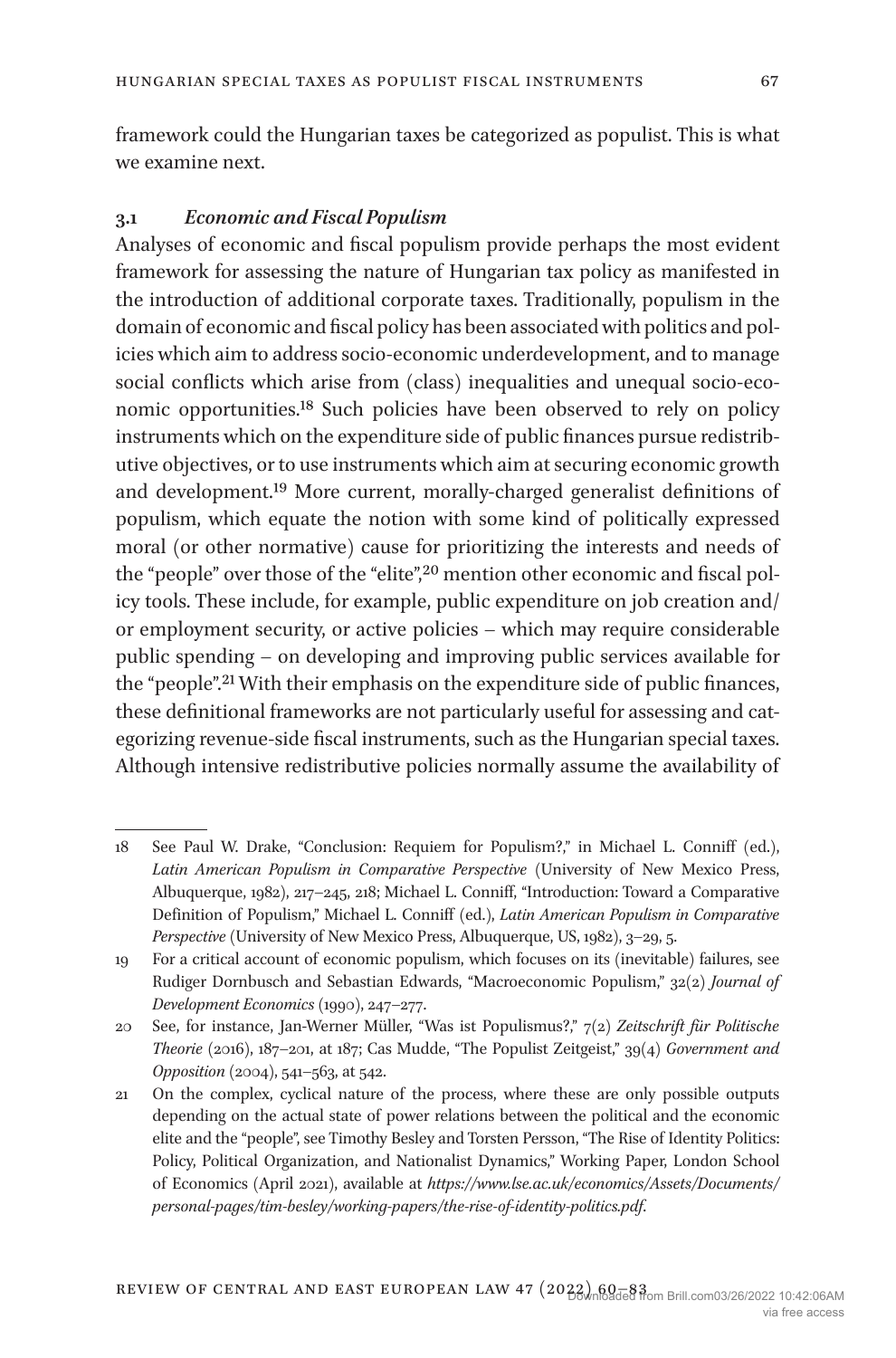public revenues for their financing, this circumstance alone cannot be used to classify revenue maximizing taxes as genuinely populist fiscal instruments.

The revenue-side of public finances has attracted its own conceptualizations of populism. Populist fiscal measures (taxes or tax rates) have been defined by contrasting them with mainstream, "orthodox" measures, and they are considered as referring to instruments – at least in the economics literature – which sustain "suboptimal and/or unsustainable fiscal policies".<sup>22</sup> This definition assumes some kind of a qualitative economic and/or fiscal policy assessment of national tax measures[,23](#page-8-1) which makes the conclusion as to the nature of the measure in question somewhat uncertain and possibly contestable.[24](#page-8-2) The different substantive policy perspectives taken in the course of the assessment also have an impact on the ultimate classification of national taxes[.25](#page-8-3) These complex conceptual-analytical frameworks focus on the shortor long-term (policy, economic, social etc.) failures or "bottlenecks"[26](#page-8-4) of government policy, $27$  or on the hiatuses and errors in policy detail or in strategy. $28$ Our admittedly limited, legally-focused analysis cannot undertake such assessments. Moreover, the apparent disinterest of these analyses in the issue of whether the measure itself – having regard to its objectives and design – can be classified as a populist instrument makes them of limited use for the purposes of this paper. For us, the most relevant lesson from the revenue-side populism discourse is that populist taxes may in principle be identified by contrasting them with orthodox, mainstream taxation solutions.

<span id="page-8-0"></span><sup>22</sup> Jess Benhabib and Andrés Velasco, "On the Economics of Fiscal Populism in an Open Economy," *Federal Reserve Bank of Minneapolis Discussion Paper 97* (1995), 2.

<span id="page-8-1"></span><sup>23</sup> For instance, policy failure in national fiscal and economic policy, as manifested, for example, in the so-called Latin American "populist policy cycle", may serve as an indication of a populist as opposed to a mainstream fiscal policy, Jeffrey D. Sachs, "Social Conflict and Populist Policies in Latin America," *National Bureau of Economic Research Working Paper No. 2897* (1989), 5.

<span id="page-8-2"></span><sup>24</sup> Benhabib and Velasco, *op.cit.* note 22, 2.

<span id="page-8-3"></span><sup>25</sup> For instance, from a redistribution perspective a tax, which is condemned by others as a failed and unorthodox, can be regarded as a successful measure, because it may enable the financing of public services to the benefit of society. See also Sachs, *op.cit.* note 23, 6.

<span id="page-8-4"></span><sup>26</sup> Usually, measured against the often inevitable short-term benefits and improvements.

<span id="page-8-5"></span><sup>27</sup> See Rudiger Dornbusch and Sebastian Edwards, "The Macroeconomics of Populism," in Rudiger Dornbusch and Sebastian Edwards (eds.), *The Macroeconomics of Populism in Latin America* (University of Chicago Press, Chicago, US, 1991), 7 –13, 9 and 13. See also the overview in Petar Stankov, *The Political Economy of Populism* (Routledge, Abingdon, 2021), at 62–63.

<span id="page-8-6"></span><sup>28</sup> Sachs, *op.cit.* note 23, 6.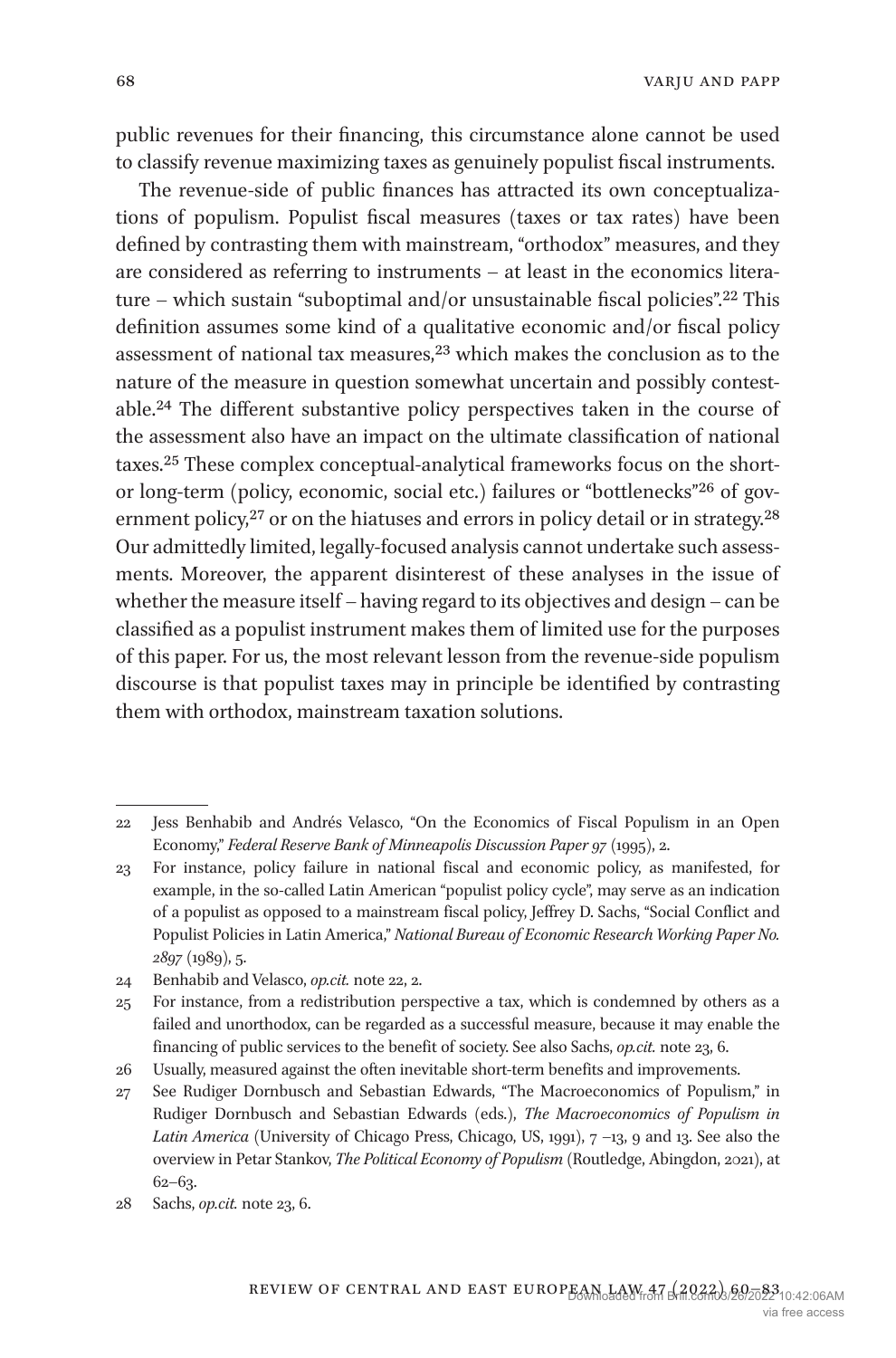#### **3.2** *The Mainstream in Global and European Corporate Taxation*

The global and the European mainstream in corporate taxation – provided that it can be identified – may serve as a potentially useful reference framework for the classification of the Hungarian special taxes as populist fiscal policy instruments. In (very) general terms, Western (core OECD country) taxation practices represent the policy mainstream[.29](#page-9-0) They have served as the globally dominant model – disseminated actively with the help of influential international organizations such as the  $\alpha$ ECD – towards which local tax policies have converged.<sup>[30](#page-9-1)</sup> The central priority is the increasing of government revenue, which is enabled most effectively by taxes that have a broad base (e.g., VAT, personal and corporate income tax)[.31](#page-9-2) Good tax policy entails taxation which is effective (is able to maximize revenues), simple, and is neutral towards taxpayers;<sup>32</sup> distributive/ redistributive issues – in particular, the fairness and equity of taxation<sup>[33](#page-9-4)</sup> – are for the expenditure side of public finances to address.<sup>34</sup> Western tax policies – as they currently stand and are reflected in existing or developing international taxation standards – continue to provide the benchmark for assessing national practices, structures, or instruments of taxation[.35](#page-9-6)

However, despite their significant influence, the recognition of Western taxation practices as the indisputable mainstream, to which other taxation solutions can be measured, is a contestable position. It is well-documented that the proliferation of the Western model has not led to uniform national tax policies across the globe.[36](#page-9-7) There is evidence of considerable local variation which

<span id="page-9-0"></span><sup>29</sup> See, for instance, the oecd Model Tax Convention on Income and on Capital, *[http://www.](http://www.oecd.org/ctp/model-tax-convention-on-income-and-on-capital-full-version-9a5b369e-en.htm) [oecd.org/ctp/model-tax-convention-on-income-and-on-capital-full-version-9a5b369e-en.htm](http://www.oecd.org/ctp/model-tax-convention-on-income-and-on-capital-full-version-9a5b369e-en.htm)*.

<span id="page-9-1"></span><sup>30</sup> For the original assessment of the state of play, see Nicholas Kaldor, "Will Underdeveloped Countries Learn to Tax?," 41 *Foreign Affairs* (1963), 410–419. For a recent assessment of developments and the contemporary situation, see Philipp Genschel and Laura Seelkopf, "Did They Learn to Tax? Taxation Trends Outside the OECD," 23(2) Review of International *Political Economy* (2016), 316–344.

<span id="page-9-2"></span><sup>31</sup> *Ibid.*, 318 (and the literature cited). The abolition of taxes on trade and their replacement with these forms of taxation were another crucial element of the Western model.

<span id="page-9-3"></span><sup>32</sup> See, for instance, the so-called Ottawa Taxation Framework, *[http://www.oecd.org/ctp/](http://www.oecd.org/ctp/consumption/1923256.pdf) [consumption/1923256.pdf](http://www.oecd.org/ctp/consumption/1923256.pdf)*.

<span id="page-9-4"></span><sup>33</sup> See, in this regard, Richard Abel Musgrave, "Horizontal Equity, Once More," 43(2) *National Tax Journal* (1990), 113–122, and "Progressive Taxation, Equity, and Tax Design," in Joel Slemrod (ed.), *Tax Progressivity and Income Inequality* (Cambridge University Press, Cambridge, UK, 1996), 341–356.

<span id="page-9-5"></span><sup>34</sup> Genschel and Seelkopf, *op.cit.* note 30, 317.

<span id="page-9-6"></span><sup>35</sup> *Ibid.*, and Laura Seelkopf, Hanna Lierse and Carina Schmitt, "Trade Liberalization and the Global Expansion of Modern Taxes," 23(3) *Review of International Political Economy* (2016), 208–231.

<span id="page-9-7"></span><sup>36</sup> Genschel and Seelkopf, *op.cit.* note 30, 340.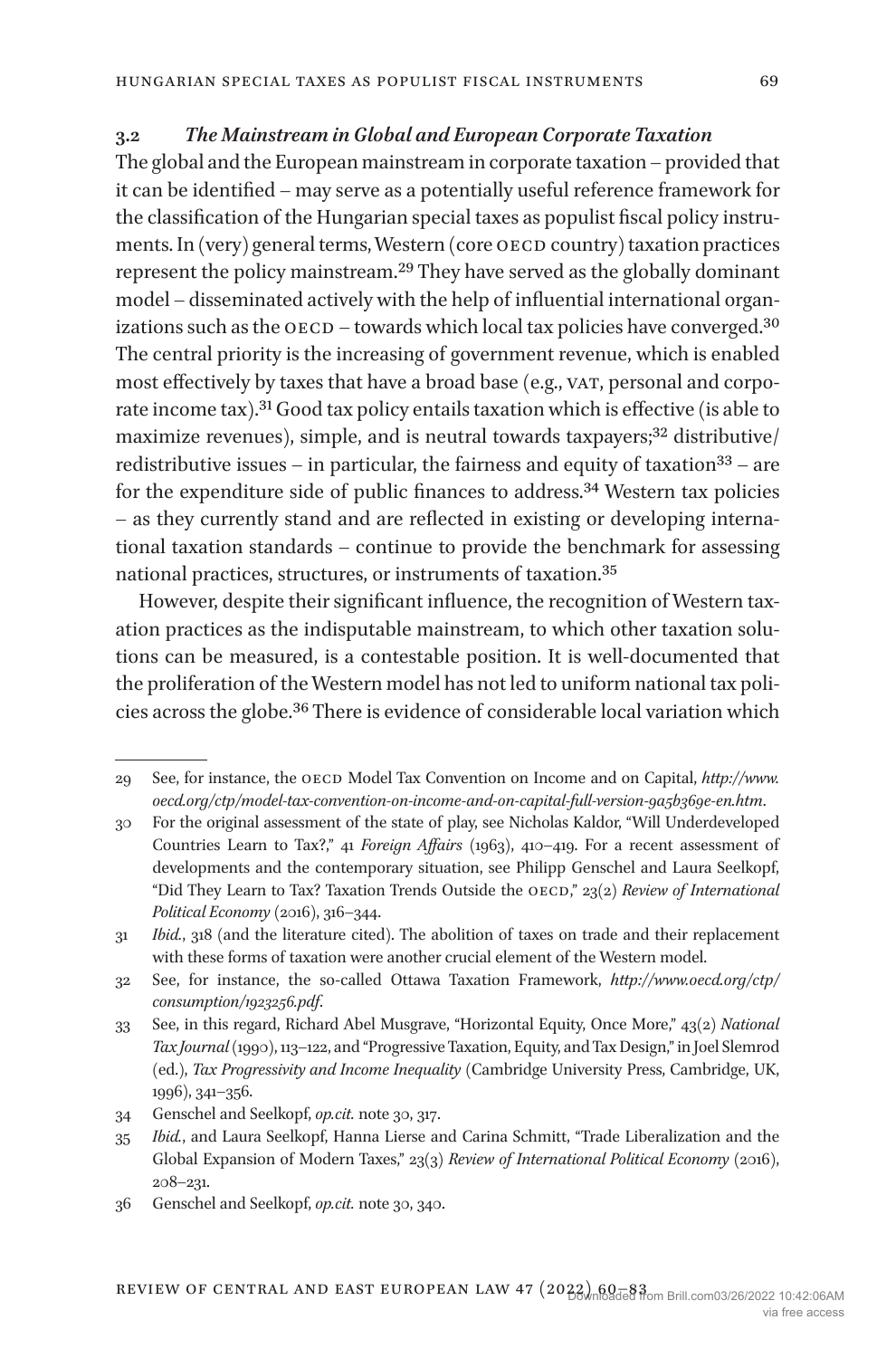is believed to have emerged from local economic, social and political circumstances and conditions[.37](#page-10-0) Furthermore, the problems of Western tax policy – in particular, undertaxation in corporate income taxation and the erosion of the national tax base – have led to individual states implementing alternative (unorthodox) tax solutions which promise available and sustainable revenues.[38](#page-10-1) Some states favored the introduction – in addition to regular corporate income taxation – of tax burdens, which show the characteristics of excise levies, such as "Robin Hood" taxes, or taxes that aim at equalizing or ensuring the fairness the tax burden borne by individual taxpayers.[39](#page-10-2) The undertaxation of internationally mobile taxpayers (multinationals) and the resulting unequal taxation of national and non-national corporate taxpayers emerged as a particularly pressing problem in the digital economy, which an increasing number of states addressed by implementing so-called digital equalization taxes[.40](#page-10-3) It is worth noting that the general objective of these unilateral national policies was revenue maximization, which we identified earlier as a mainstream taxa-tion objective.<sup>[41](#page-10-4)</sup>

<span id="page-10-1"></span>38 See, in this regard, the critical analysis of post-crisis global tax policy responses in Allison Christians, "Taxation in a Time of Crisis: Policy Leadership from the OECD to the G20,"  $5(1)$ *Northwestern Journal of Law and Social Policy* (2010), 19–40.

<span id="page-10-2"></span>39 See Christoph Jescheck, "The Substantive Scope of Tax Treaties in a Post-beps World: Article 2 OECD MC (Taxes Covered) and the Rise of New Taxes," 45(5) *Intertax* (2017), 382-390.

- <span id="page-10-3"></span>40 See Georg Kofler and Julia Sinnig, "Equalization Taxes and the EU's Digital Services Tax," in Werner Haslehner, Georg Kofler, Katerina Pantazatou and Alexander Rust (eds.), *Tax and the Digital Economy: Challenges and Proposals for Reform* (Wolters Kluwer, Alphen aan den Rijn, Netherlands, 2019), 101–146, at 112–113. As a further particular taxation development focusing on the equitable distribution of the public burden, progressive taxation has re-emerged. See Julian Limberg, "What's Fair? Preferences for Tax Progressivity in the Wake of the Financial Crisis," 40(2) *Journal of Public Policy* (2018), 171–193, "Tax the Rich? The Financial Crisis, Fiscal Fairness, and Progressive Income Taxation," 11(3) *European Political Science Review* (2019), 319–336, and "Banking Crises and the Modern Tax State," *Socio-Economic Review* (2020), mwz055, and Laura Seelkopf and Hanna Lierse, "Democracy and the Global Spread of Progressive Taxes," 20(2) *Global Social Policy* (2020), 165–191. Essentially, the aim is to implement some kind of "horizontal equity" in taxation. On the latter concept and its difficult reception in the taxation community, see Brian Galle, "Tax Fairness,"  $65(4)$ *Washington & Lee Law Review* (2008), 1323–1379.
- <span id="page-10-4"></span>41 On revenue maximization as a state objective, see Margaret Levi, *Of Rule and Revenue* (University of California Press, Berkeley, US, 1988).

<span id="page-10-0"></span><sup>37</sup> For instance, cross-border (capital) tax competition has led to developing and transition economies changing their corporate income tax regimes. The flat rate taxation thus introduced is supposed to preserve their competitiveness as regards other national economies. See Duane Swank, "The New Political Economy of Taxation in the Developing World," 23(3) *Review of International Political Economy* (2016), 185–207.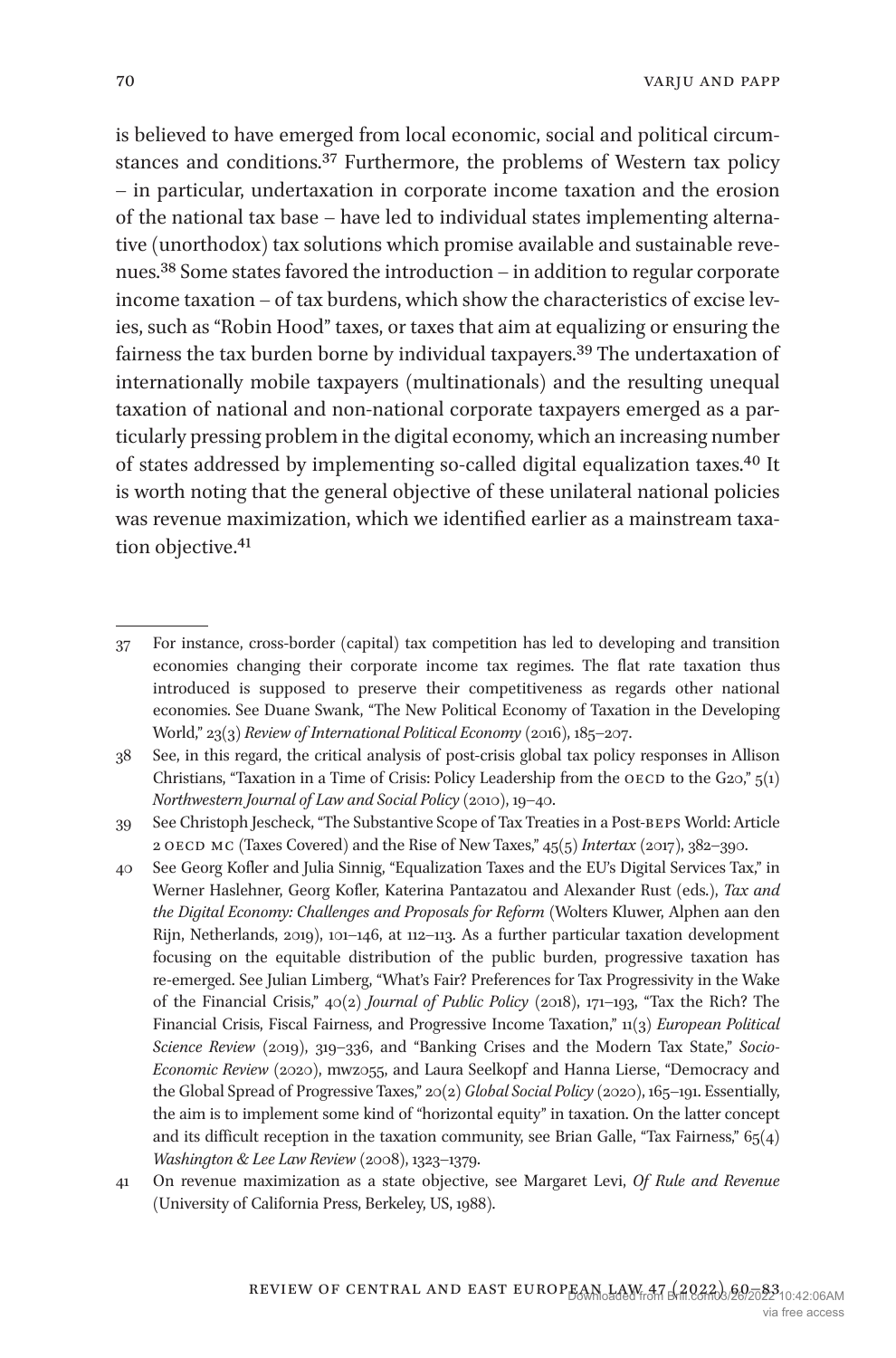Dealing with the challenges of corporate direct taxation in a globalized economic environment has not remained the prerogative of particularist national tax policies. Within the OECD, a consensus-based multilateral framework has been developed and adopted which aims at addressing and remedying national tax base erosion and the corresponding practices in international taxation. The  $OECD/G2O$  Base Erosion and Profit Shifting (BEPS) Framework<sup>42</sup> was put in place pursuing a policy narrative of ensuring global taxation fairness and equal fiscal opportunities across the globe.<sup>43</sup> The BEPS covers multiple action areas concerning corporate income taxation. As a significant BEPS tool, the BEPS Multilateral Convention/Multilateral Instrument,<sup>44</sup> within its confined scope, targets the non-taxation or undertaxation of multinationals which have access to aggressive cross-border tax planning solutions enabling the shifting of corporate profits across tax jurisdictions. Even though the BEPS project explicitly recognized the local public and private harms of corporate tax avoidance,<sup>[45](#page-11-3)</sup> which may affect national economies differently or appear in different ways in different economies,  $46$  it insisted on sustaining – with some reforms – the existing international tax framework[.47](#page-11-5) Neither unilateral solutions by states following their own needs, nor solutions outside of the international framework were supported ultimately.<sup>48</sup> The  $BES - as$  assessed (critically) – further reinforces the revenue-focused Western approach and avoids a fundamental reform of the international tax system with a view to addressing the inequalities in global (tax) competition.[49](#page-11-7)

With the problems of undertaxation and the erosion of the national tax base espoused by Western/OECD tax policy, the assessment whether a national

<span id="page-11-0"></span><sup>42</sup> oecd/G20 Inclusive Framework on Base Erosion and Profit Shifting, available at *[https://](https://www.oecd.org/tax/beps/) [www.oecd.org/tax/beps/](https://www.oecd.org/tax/beps/)*.

<span id="page-11-1"></span><sup>43</sup> The ideas of fairness and equal opportunities concerned the ability of national jurisdictions to tax, and not the (substantive) fairness of taxation among different taxpayers.

<span id="page-11-2"></span><sup>44</sup> Multilateral Convention to Implement Tax Treaty Related Measures to Prevent Base Erosion and Profit Shifting, available at *[https://www.oecd.org/tax/beps/multilateral-convention-to](https://www.oecd.org/tax/beps/multilateral-convention-to-implement-tax-treaty-related-measures-to-prevent-BEPS.pdf)[implement-tax-treaty-related-measures-to-prevent-BEPS.pdf](https://www.oecd.org/tax/beps/multilateral-convention-to-implement-tax-treaty-related-measures-to-prevent-BEPS.pdf)*.

<span id="page-11-3"></span><sup>45</sup> See, for instance, *Action Plan on Base Erosion and Profit Shifting* (oecd Publishing, Paris, 2013).

<span id="page-11-4"></span><sup>46</sup> The use and the relevance of non-mainstream unilateral tax solutions depend on local circumstances, Kofler and Sinnig, *op.cit.* note 40, 113 (and the literature cited).

<span id="page-11-5"></span><sup>47</sup> oecd Action Plan, *op.cit.* note 45, 10–11.

<span id="page-11-6"></span><sup>48</sup> The possibility of unilateral action which is more stringent that the beps Framework was, however, accepted. See *Addressing Base Erosion and Profit Shifting* (OECD Publishing, Paris, 2013), 51.

<span id="page-11-7"></span><sup>49</sup> Christians, *op.cit.* note 38, 27–28, and Tim Büttner and Matthias Thiemann, "Breaking Regime Stability? The Politicization of Expertise in the OECD/G20 Process on BEPS and the Potential Transformation of International Taxation," 7(1) *Accounting, Economics, and Law: A Convivium* (2017), 1–16 (and the literature cited).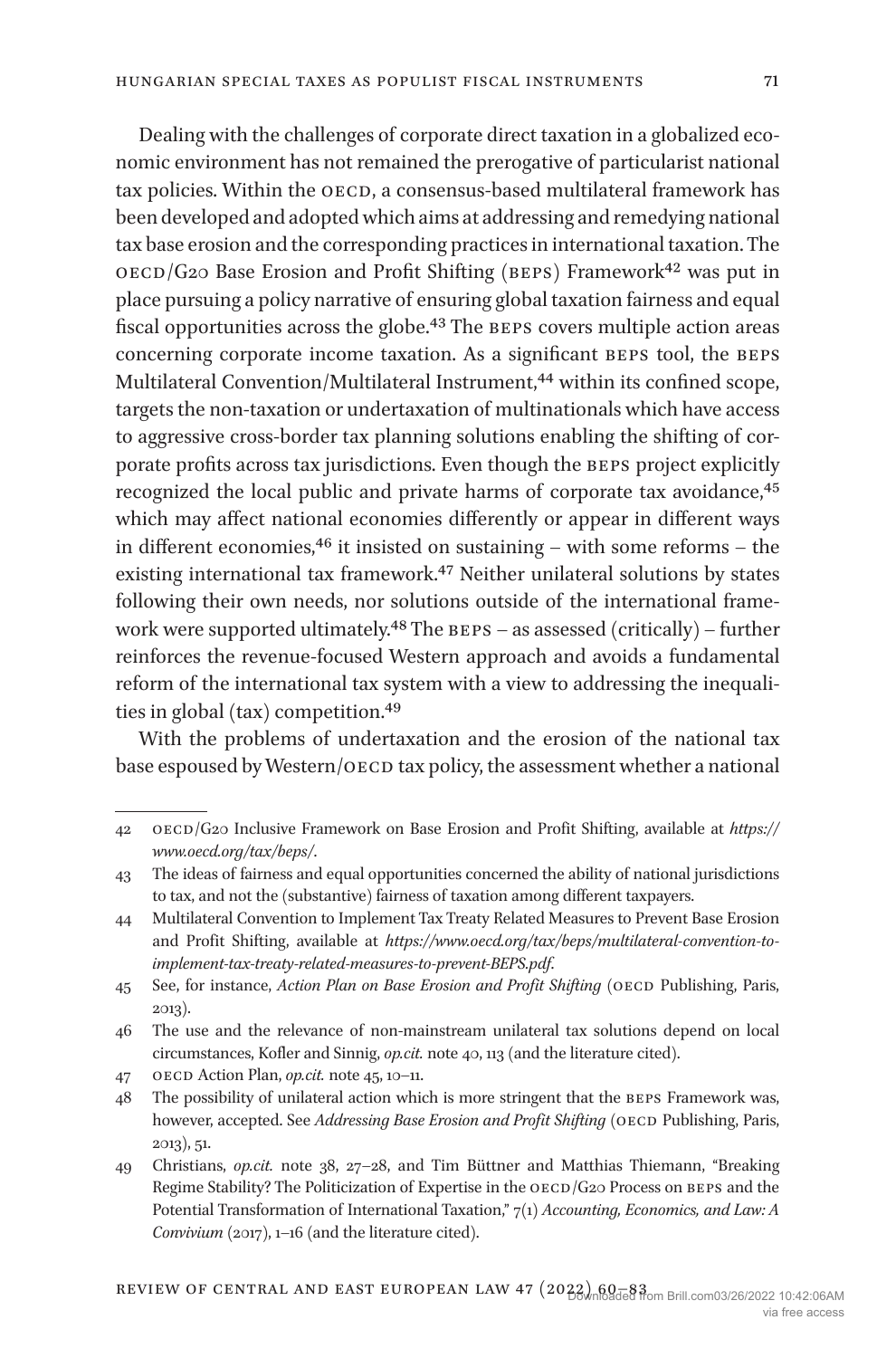tax policy belongs to the policy mainstream became a question of determining whether the tax measure is covered by the consensus-based global tax framework or not. In the beps process, the introduction of turnover-based taxes – as additional taxation to regular corporate income tax – to compensate cross-border undertaxation in the digital economy and to equalize the tax burden of different taxpayers was considered for a while as a solution which can be accommodated within the policy mainstream[.50](#page-12-0) While treating it outside of the consensus-based multilateral framework, the 2015 BEPS digital economy taxation report<sup>51</sup> recognized the possible necessity of an extra digital equalization tax.<sup>[52](#page-12-2)</sup> It argued that the BEPS' central reform, the introduction of the "significant economic presence" principle may not be able to secure in the digital economy the desired fair and equal attribution of profits among national tax jurisdictions. It admitted that the introduction of an equalization levy – as shown by the examples of similar national taxes – could ensure the equal tax treatment of foreign and national taxpayers and could enable states to collect equal revenues from both groups of digital taxpayers.<sup>53</sup> However, the oecd – lacking global consensus on the issue – did not act upon the report's recommendation[,54](#page-12-4) and left the introduction of an additional equalization tax to individual states acting unilaterally<sup>55</sup> in national taxation competences.<sup>[56](#page-12-6)</sup>

In the European Union, similar dynamics characterized common policy developments. On the one hand, the EU is a supporter of the consensus-based multilateral solutions of the  $OECD/G2O$  and remains dedicated to their implementation in Europe.<sup>57</sup> It adopted the common corporate tax base (CCTB)

<span id="page-12-0"></span><sup>50</sup> Kofler and Sinnig, *op.cit.* note 40, 114.

<span id="page-12-1"></span><sup>51</sup> 2015 oecd beps Action 1 Report, *[https://www.oecd.org/tax/addressing-the-tax-challenges-of](https://www.oecd.org/tax/addressing-the-tax-challenges-of-the-digital-economy-action-1-2015-final-report-9789264241046-en.htm)[the-digital-economy-action-1-2015-final-report-9789264241046-en.htm](https://www.oecd.org/tax/addressing-the-tax-challenges-of-the-digital-economy-action-1-2015-final-report-9789264241046-en.htm)*.

<span id="page-12-2"></span><sup>52</sup> *Ibid.*, para. 302 (such a levy is able to tax the value created in the given national economy).

<span id="page-12-3"></span><sup>53</sup> *Ibid.*

<span id="page-12-4"></span><sup>54</sup> See, Statement by the  $\overline{OECD}/\overline{G2O}$  Inclusive Framework on BEPS on the Two-Pillar Approach to Address the Tax Challenges Arising from the Digitalisation of the Economy, available at *[https://www.oecd.org/tax/beps/statement-by-the-oecd-g20-inclusive-framework-on-beps](https://www.oecd.org/tax/beps/statement-by-the-oecd-g20-inclusive-framework-on-beps-january-2020.pdf)[january-2020.pdf](https://www.oecd.org/tax/beps/statement-by-the-oecd-g20-inclusive-framework-on-beps-january-2020.pdf)*, and the 2018 OECD Interim Report on the Tax Challenges of Digitalisation, available at *[https://www.oecd.org/ctp/tax-challenges-arising-from-digitalisation-interim](https://www.oecd.org/ctp/tax-challenges-arising-from-digitalisation-interim-report-9789264293083-en.htm)[report-9789264293083-en.htm](https://www.oecd.org/ctp/tax-challenges-arising-from-digitalisation-interim-report-9789264293083-en.htm)*, para. 346.

<span id="page-12-5"></span><sup>55</sup> The interim report noted that states will "secure an appropriate tax base" in the national tax jurisdiction in their own way(s), either by taxing profit or "some other equivalent factor" in measures addressed predominantly to multinationals, *ibid.* The different taxation routes followed are: alternative applications of the permanent establishment threshold, withholding taxes, specific regimes to deal with multinationals, and turnover taxes, *ibid.*, para. 347.

<span id="page-12-6"></span><sup>56</sup> Kofler and Sinnig, *op.cit.* note 40, 106.

<span id="page-12-7"></span><sup>57</sup> See Mario Tenore, "Trends and facts in European tax integration: harmonization and coordination," in Pasquale Pistone (ed.), *European Tax Integration: Law, Policy and Politics* (IBFD Publishing, Amsterdam, Netherlands, 2018), 3-20, at 4.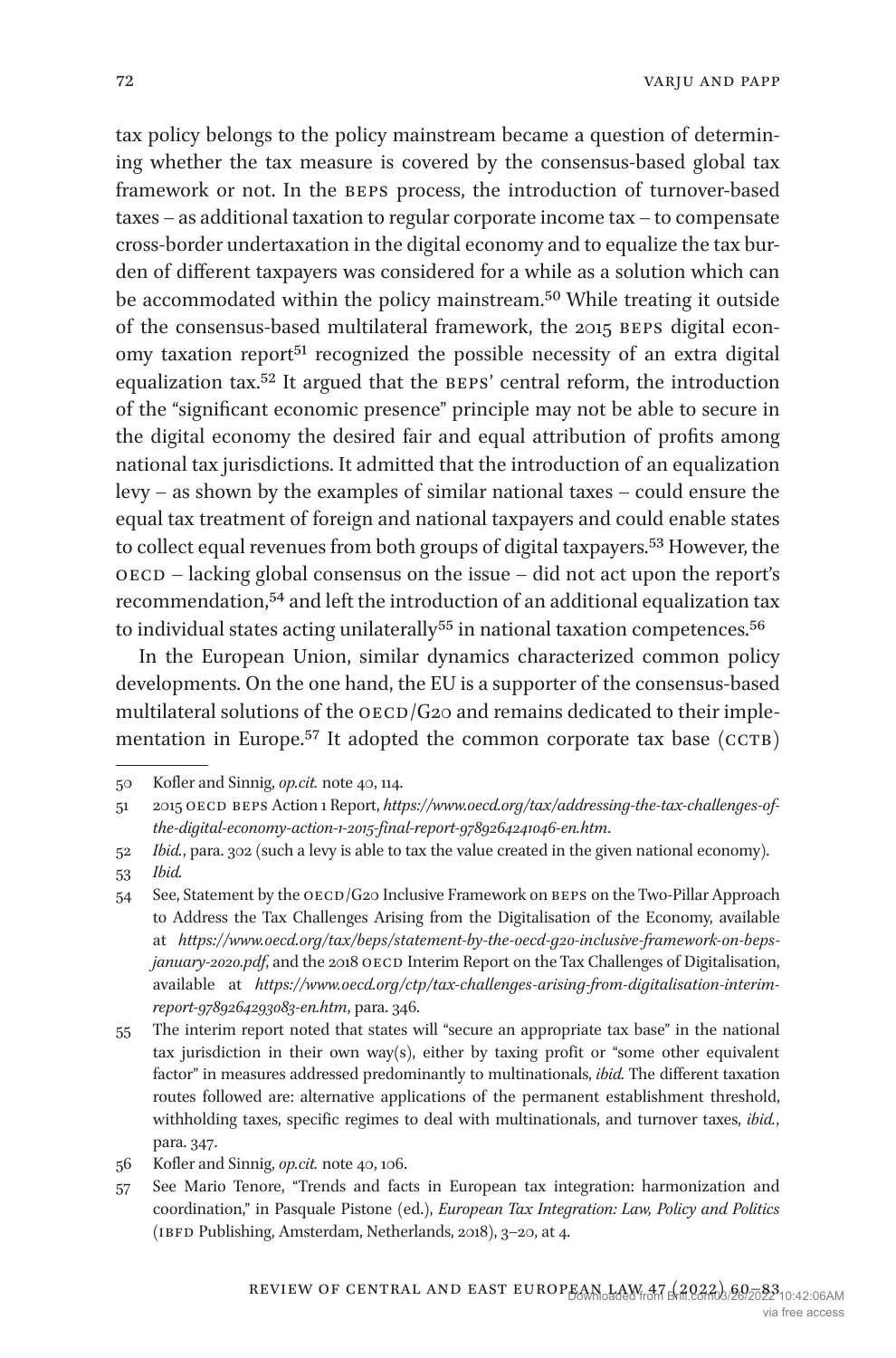proposal,<sup>[58](#page-13-0)</sup> the common consolidated corporate tax base (CCCTB) proposal,<sup>[59](#page-13-1)</sup> and the internal market tax avoidance practices directive[.60](#page-13-2) However, taxation problems in the digital economy have attracted particular, Member State-driven responses which left the EU with the task of coordinating and possibly consolidating these developments. In the 2017 Joint initiative political statement,<sup>61</sup> a group of EU Member States called for the introduction of an "equalisation tax" on the turnover generated in Europe by digital companies established anywhere in the world. The proposed aim of this tax was to compensate the corporate income taxes unpaid by these companies after their activities in the Member States. The European Commission reacted to the joint initiative by explicitly recognizing in its policy proposal that Member States<sup>[62](#page-13-4)</sup> should be enabled to adopt measures in national competences for protecting the national tax base in the digital economy[.63](#page-13-5) The introduction of a national equalization tax, which would bring under the national tax jurisdiction "all untaxed or insufficiently taxed income generated from all internet-based business activities"[,64](#page-13-6) was recognized as one possible solution. The Commission's legislative plans concerning fair taxation in the digital economy<sup>65</sup> propose the taxation of "revenues" generated by digital services in a Member State irrespective of the place of establishment of their providers. However, despite the proposals the inter-state consensus required for the adoption of the necessary EU measures is still missing[.66](#page-13-8)

<span id="page-13-0"></span><sup>58</sup> Proposal for a Council Directive on a Common Corporate Tax Base, com(2016) 685 final.

<span id="page-13-1"></span><sup>59</sup> Proposal for a Council Directive on a Common Consolidated Corporate Tax Base (ccctb), com(2016) 683 final.

<span id="page-13-2"></span><sup>60</sup> Council Directive (EU) 2016/1164 of 12 July 2016 laying down rules against tax avoidance practices that directly affect the functioning of the internal market, oj L 193/1. The policy proposals put forward by the Commission in 2020 - partly as a reaction to the COVID-19 pandemic and its consequences – do not include non-conventional taxation components. See Commission communication – Fair and simple taxation supporting the recovery strategy, com(2020) 312 final, and Commission communication – Tax Good Governance in the EU and beyond, com(2020) 313 final.

<span id="page-13-3"></span><sup>61</sup> Political Statement: Joint Initiative on the Taxation of Companies Operating in the Digital Economy, available at *[https://www.consilium.europa.eu/media/37181/council-conclusions-on](https://www.consilium.europa.eu/media/37181/council-conclusions-on-digital-taxation-nov-2017.pdf)[digital-taxation-nov-2017.pdf](https://www.consilium.europa.eu/media/37181/council-conclusions-on-digital-taxation-nov-2017.pdf)*.

<span id="page-13-4"></span><sup>62</sup> As an "immediate, supplementary and short-term" solution.

<span id="page-13-5"></span><sup>63</sup> Commission communication – A Fair and Efficient Tax System in the European Union for the Digital Single Market, com(2017) 547 final, 9–10.

<span id="page-13-6"></span><sup>64</sup> *Ibid.*, 10.

<span id="page-13-7"></span><sup>65</sup> Proposal for a Council Directive laying down rules relating to the corporate taxation of a significant digital presence, COM(2018) 147 final, and Proposal for a Council Directive on the common system of a digital services tax on revenues resulting from the provision of certain digital services, com(2018) 148 final.

<span id="page-13-8"></span><sup>66</sup> Kofler and Sinnig, *op.cit.* note 40, 113. Some Member States already have in place a digital economy special tax, others are less enthusiastic about the introduction of an equalization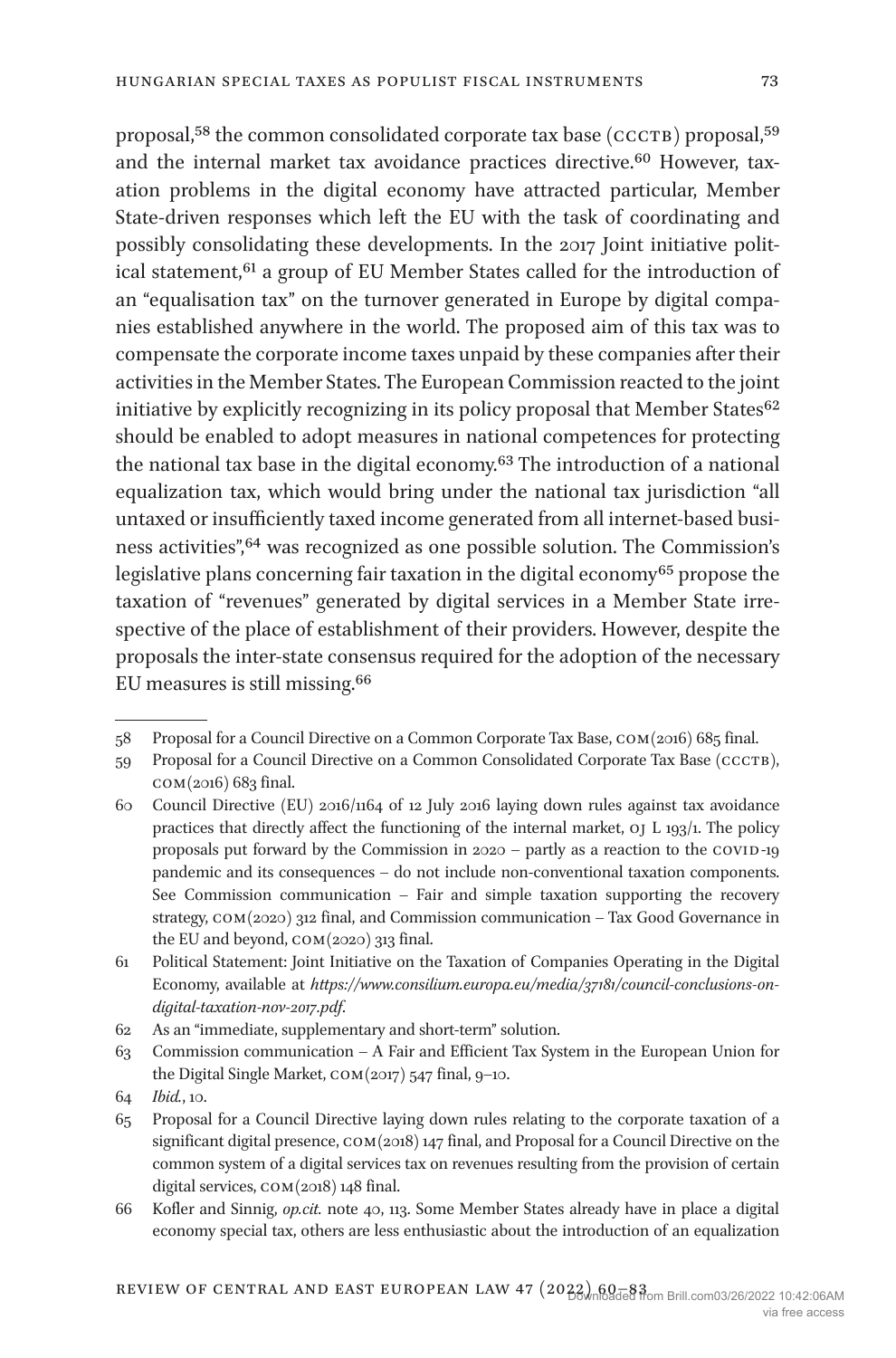Having regard to this earlier assessment, the circumstance that a corporate taxation solution is based on a multilateral/inter-Member State consensus does not seem decisive enough for characterizing it as a mainstream, or in the contrary case, an unorthodox, populist instrument. Political support across states for a multilateral tax response proposed with the purpose of addressing corporate undertaxation and the erosion of the national tax base is driven by complex considerations, such as ensuring fairness in international tax competition, or developing a long-term, sustainable international taxation framework. Therefore, falling outside the prevailing international consensus does not necessarily indicate that the main issue with the tax solution is its supposed unorthodoxy. Furthermore, additional special taxes, which expand or consolidate the national tax base or seek revenues from taxpayers that can be taxed more, pursue an objective – that of revenue maximization – which is definitely a mainstream objective. These assessments are unaffected by how unconventional these measures may seem when contrasted with regular corporate income taxation. On this basis, we need to seek the framework of our analysis elsewhere. We propose that the design of the tax (its base, its rates and its mode of imposition) as well as the consistency of the tax design with the declared (and assumed) taxation objectives need to be examined for reaching a more compelling conclusion regarding its supposed populist nature.

#### **3.3** *The Regulation of the Hungarian Special Taxes: Faulty by Design?*

As noted earlier, the sectoral special taxes introduced by Hungary pursue – as set forth in the relevant legislation – fairly unconventional taxation objectives[.67](#page-14-0) They all aim to secure extra revenues for the budget (i.e., maximize revenues) either in times of a crisis or in more normal times. Being sector-oriented, they are set to achieve this objective by imposing taxes in sectors of the national economy where further taxable revenues are suspected. The turnover-based special taxes – additionally – pursue the declared aim of making taxation fairer by distributing the tax burden among taxpayers more proportionately. In general, the special taxes aim to increase the internal diversity and (thus) the resilience of the national tax base.

However, the design of these taxes – in particular that of turnover taxes – does not support the prevalence and the genuineness of these objectives in

tax, and it seems that at EU level the common approach supported will be the eventual implementation of the OECD/G20 multilateral framework, see [https://www.consilium.](https://www.consilium.europa.eu/hu/policies/digital-taxation/) *[europa.eu/hu/policies/digital-taxation/](https://www.consilium.europa.eu/hu/policies/digital-taxation/)*.

<span id="page-14-0"></span><sup>67</sup> For an overview analysis, see Dániel Deák, "Legislating Unorthodox Taxes: The Hungarian Experience," 36(3) *Society and Economy* (2014), 339–368. For an analysis focused on turnover taxes, see Dániel Deák, "Szankcionálható-e az árbevételre vetített progresszív adó?," LXIV(9-10) *Külgazdaság* (2020), 89–116.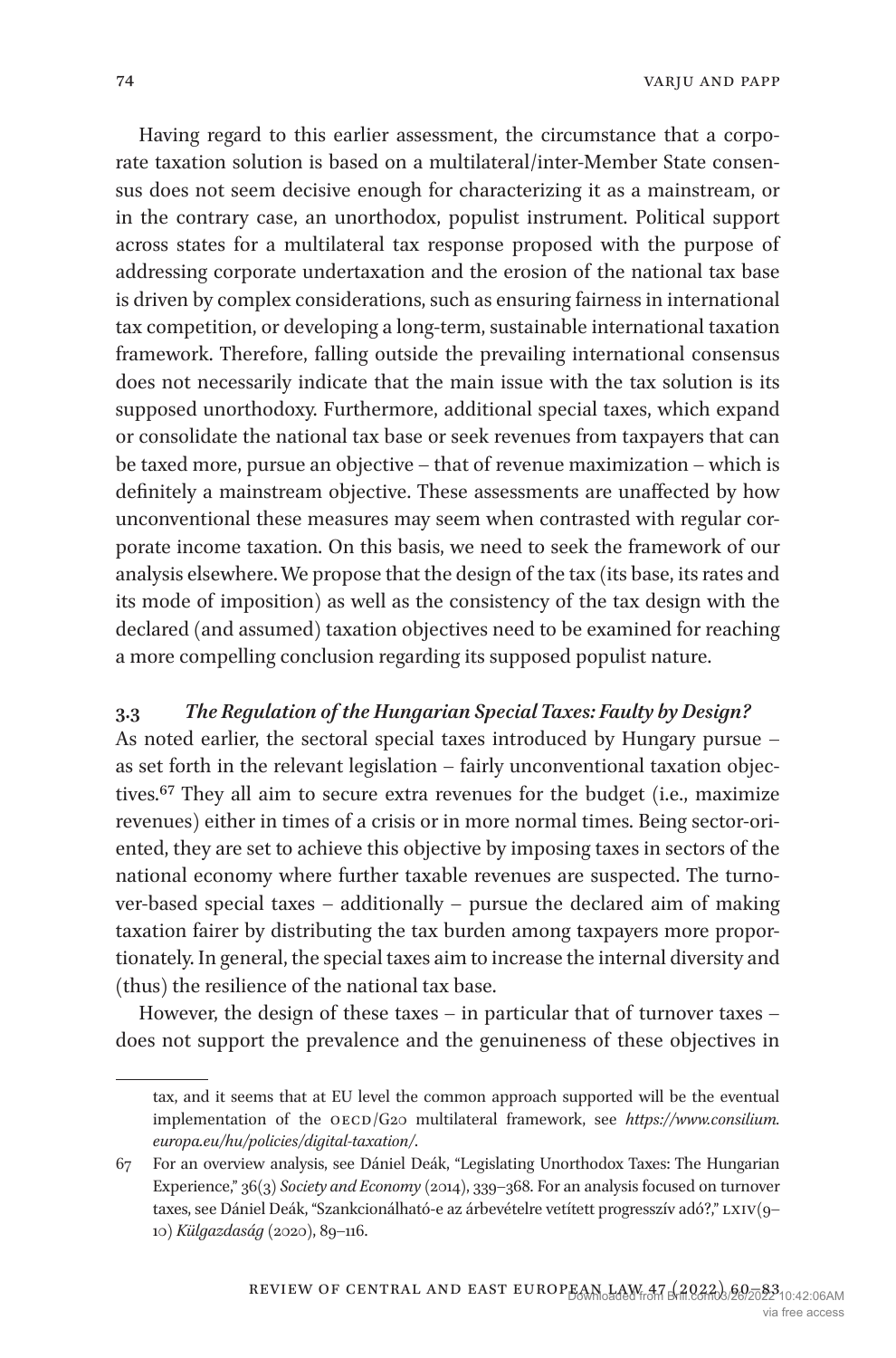an entirely convincing manner. Turnover-based taxes tax fundamentally corporate size and the market position of the corporate taxpayer, and not – as claimed by the legislature – a financial source available with the taxpayer for further taxation. The turnover achieved by corporate taxpayers – on its own – does not indicate their actual capacity for (additional) taxation, which latter also depends on the costs they incur in the course of their operation. Therefore, it is not guaranteed that the tax burden imposed will correspond to the actual financial capacity of the targeted taxpayer, which also has the significant consequence that the measure cannot be assumed to serve its declared objective of taxing taxpayers more proportionately to their "ability to pay". Furthermore, when taxpayers with different actual abilities to pay (additional) taxes are taxed on the basis of their turnover, taxation will be discriminatory, possibly arbitrarily imposed on the targeted taxpayers. In effect, these corporate taxpayers are compelled to bear an additional share of the public burden without tax regulation ensuring that they objectively – and not only assumedly – have the necessary financial capacity[.68](#page-15-0) There are thus problems with the clarity and the predictability of turnover taxation,<sup>69</sup> which also raise doubts about whether the declared objectives of these measures are the objectives actually pursued by them.

As a further issue affecting the credibility of the Hungarian taxes, addressing the undertaxation of internationally mobile corporate taxpayers (multinationals) in the national tax jurisdiction, which seems like an evident aim for additional corporate taxation, was not recognized explicitly as their objective. Nor was it considered and mentioned by the national legislature whether the extra taxation imposed aimed at compensating the effects of international tax competition on regular corporate income taxation in Hungary and on the revenues generated by it, as manifested in particular in the comparatively low rate set for taxation or in the generous tax allowances offered. The silence of Hungarian policy on this matter is disconcerting as it would be difficult to deny that – especially in the case of the additional taxation of turnover – the aim of the surplus corporate taxation is to compensate for the taxes lost under corporate income tax. Turnover-based additional taxes are also suitable instruments for equalizing the tax burden between taxpayers which can and which cannot escape the national tax jurisdiction (i.e., internationally mobile taxpayers and

<span id="page-15-0"></span><sup>68</sup> The taxation of turnover seems to rest on a mere assumption of taxability having regard to the taxpayer's size.

<span id="page-15-1"></span><sup>69</sup> See, in this regard, Christoph Jeschek, "Debate: Taxes on Digital Services and the Substantive Scope of Application of Tax Treaties: Pushing the Boundaries of Article 2 of the OECD Model?," 46(6/7) *Intertax* (2018), 573–578.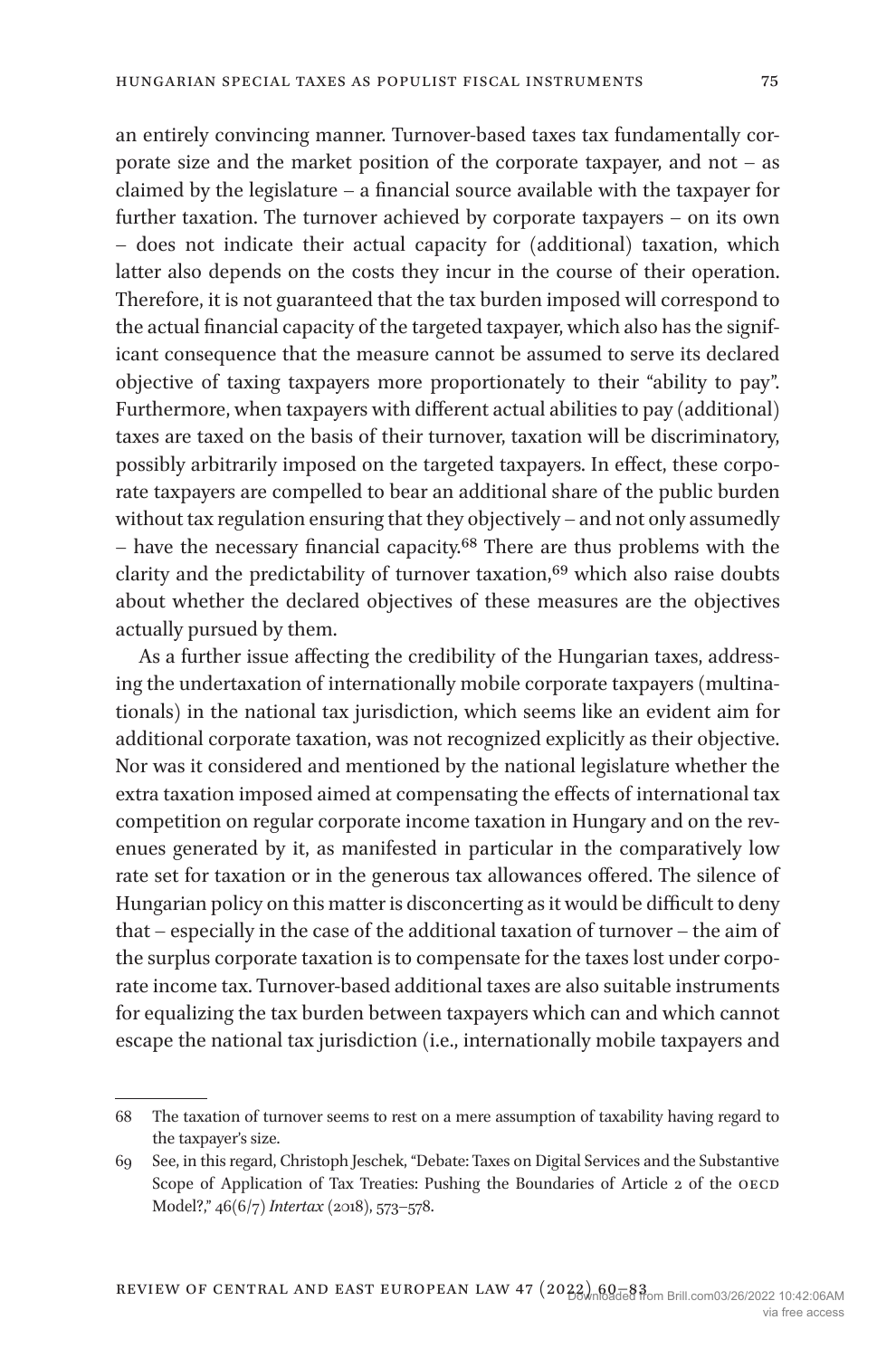their less mobile national competitors) as such taxes are regarded as capable of securing the collection of revenues due in the national tax jurisdiction.<sup>70</sup> They have been characterized as enabling the assertion of national taxing powers – with the help of a broad nexus rule – over internationally mobile, non-resident taxpayers, and improving the neutrality of taxation "by restoring the level playing field" between the earlier mentioned two cohorts of taxpayers.[71](#page-16-1) The concealment of these potential objectives of taxation is in itself a serious regulatory hiatus. The possible rationale of this approach – that otherwise Hungary would have had to establish accurately, and not simply assume, that there are taxpayers in the national tax system which are undertaxed and that Hungary was unwilling to provide that clarification as it would have reduced its discretion in taxing whoever it may want to tax and how – is even more problematic.

If designed and regulated differently, the Hungarian taxes could in principle be assessed as pursuing objective aims pertaining to the more general fiscal objectives of halting the erosion of the national tax base and ensuring a fairer distribution of the public burden. However, there is evidence that the turnover-based special taxes operate instead – as permitted by their design – as so-called "pure-revenue" taxes[72](#page-16-2) aiming simply to raise extra revenues from deliberately targeted corporate taxpayers. The declared objectives of the Hungarian measures cannot be used to justify such taxation. In the absence of other officially declared objectives, such as the compensation of undertaxation (equalization), the Hungarian additional taxes therefore appear as arbitrarily imposed in addition the corporate income tax burdens the targeted taxpayers already have to bear. Such taxation may in fact entail the violation of the taxation principle raised in support of these measures – the principle of the proportionate sharing of the public burden among taxpayers – as the targeted taxpayers are taxed according to their (wrongly) assumed taxability and not according to their actual and accurately established financial capacity for taxation. Undeniably, the sectoral special taxes secure funding for expenditures in the interest of the public, but this comes at the cost of collecting revenues from certain targeted taxpayers in an unlawfully discriminatory manner. As it turns out, the taxpayers that felt discriminated against as a result

<span id="page-16-0"></span><sup>70</sup> Kofler and Sinnig, *op.cit.* note 40, 114 (practically, they work as "special excise taxes"). Such solutions are attractive for national tax administrations because they offer a relatively uncomplicated taxation response, which avoids the problem of setting rules for profit attribution and for the allocation of tax jurisdiction, *ibid*.

<span id="page-16-1"></span><sup>71</sup> Interim Report, *op.cit.* note 54, paras 359 and 361.

<span id="page-16-2"></span><sup>72</sup> Dario Stevanato, "Are Turnover-based Taxes a Suitable Way to Target Business Profits?," 59(11) *European Taxation* (2019) 538–546, at 544, and Julia Sinnig, "Turnover Taxes Under State Aid Spotlight," 59(2/3) *European Taxation* (2019) 106–112, at 109.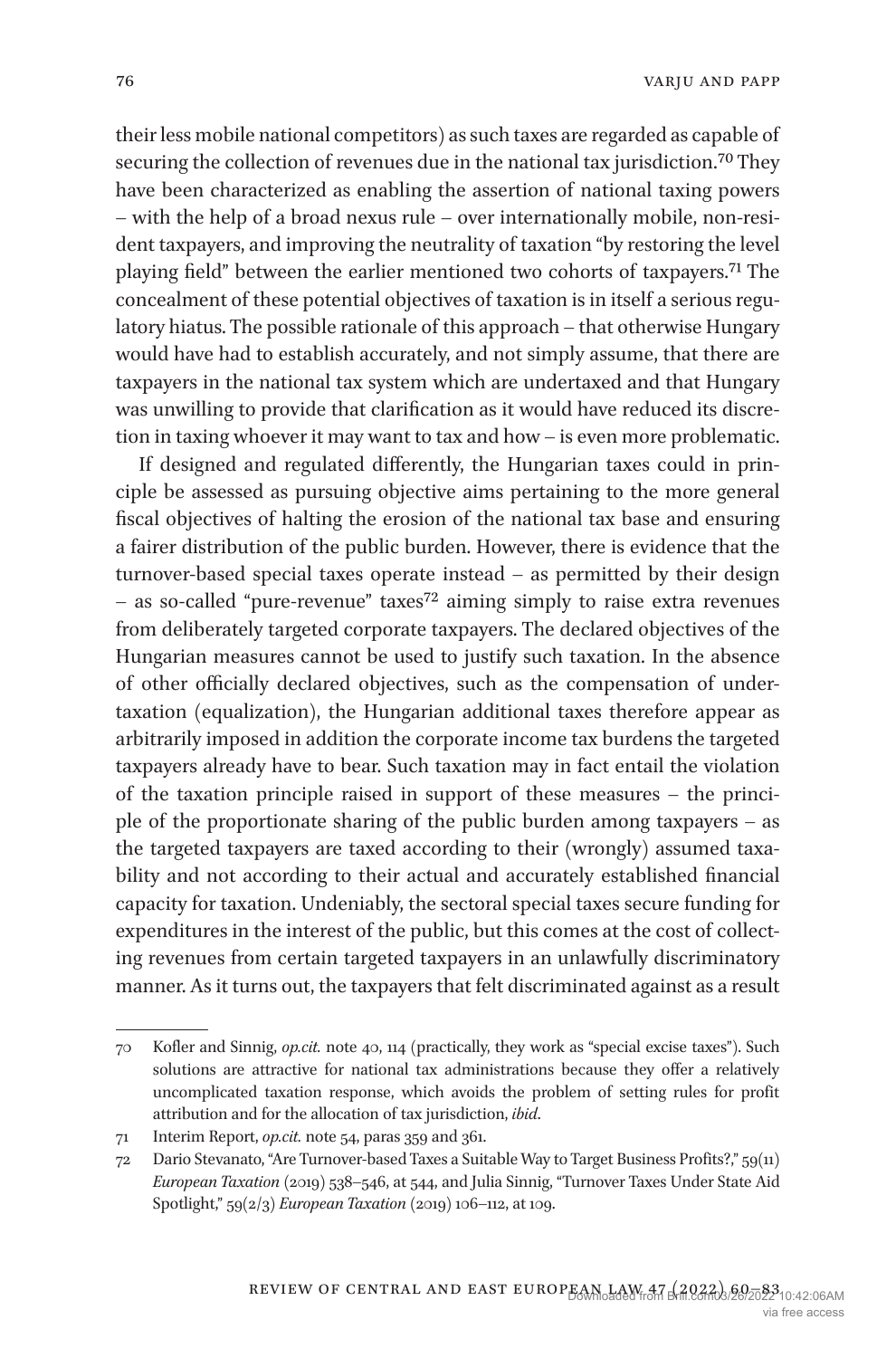of considerable extra taxation were nationals of other Member States competing in the Hungarian market. The disadvantages allegedly suffered by them opened a way for legal challenges against the Hungarian taxes under EU law.

## **4 The Hungarian Special Taxes Before the Courts of the European Union**

The Hungarian turnover-based special taxes have been subject to scrutiny before the courts of the European Union under rules of EU law which were introduced to prohibit discrimination in a national economy against non-national economic operators and other individuals (the EU fundamental economic freedoms) and to prohibit the distortion of competition by the state to the benefit of select economic operators and to the disadvantage of their – often non-national – competitors (EU state aid law). The judgments delivered in these cases were unable to establish the violation of any of these legal prohibitions by the Hungarian measures. However, the gaps and mistakes that can be found in the courts' reasoning revealed – in our assessment – that the additional taxation of corporate turnover in Hungary is fundamentally inconsistent with its objectives declared in legislation. Focusing on the deference owed under EU law to Member State fiscal policy choices, the rulings allowed the national legislature to rely on assumptions – instead of precise and objectively determined evidence on the actual taxable capacity of taxpayers – when regulating taxation obligations, which meant that Hungary could continue to conceal its aims with the targeted additional taxation of larger size corporate taxpayers.

As well-known, the crisis taxes introduced in 2010–13 were challenged before the EU Court of Justice for violating the internal market fundamental economic freedoms. The central claim was that additional taxation adjusted to turnover had led to discrimination on the basis of nationality, as non-national corporate taxpayers, which tended to be larger than their national competitors, were handed the higher (extra) tax bills. As a forerunner to these cases, the judgment in *Hervis* made it clear that the Court was prepared to establish discrimination against non-nationals when that claim is supported by clear and unambiguous evidence. In *Hervis*, the so-called "aggregation rule" regulated in the 2010 commercial retail tax, which determined the taxable amount as the consolidated turnover of the company group of which the taxpayer was a member, provided such evidence of discrimination and thus of the violation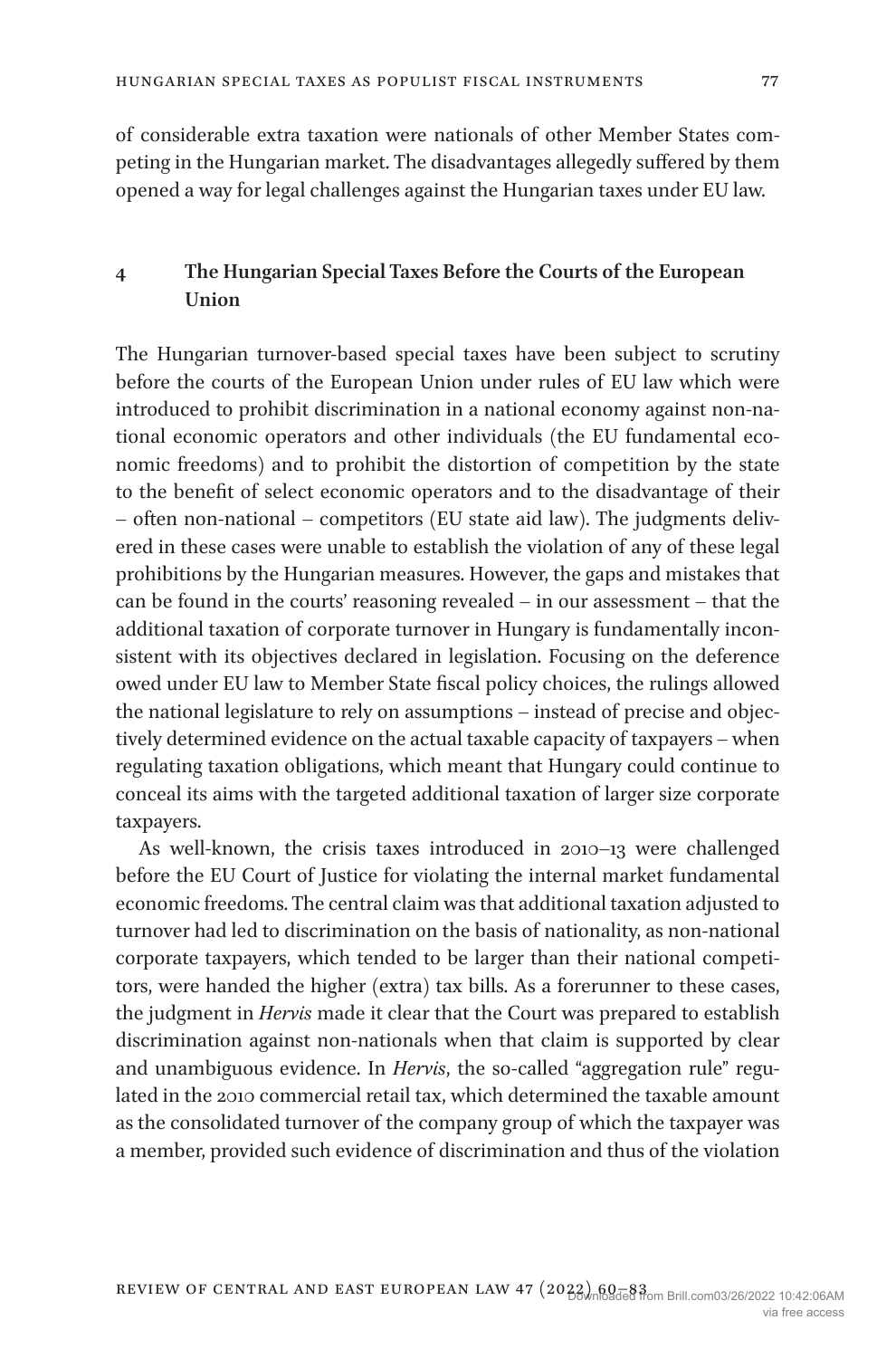varju and papp

of the freedom of establishment.[73](#page-18-0) The compatibility of the tax itself with EU law was examined in *Tesco-Global*, which was decided by the Court together with the challenge mounted against the 2010 telecommunications special tax in *Vodafone Magyarország*[.74](#page-18-1)

In both cases, the claim of direct discrimination was dismissed lacking evidence to that effect[.75](#page-18-2) Indirect discrimination, which was claimed on account of the higher taxation of non-native taxpayers, was rejected by the Court following a rather curious line of reasoning. It argued that the higher tax burden of these taxpayers was only a random development – and not a sufficiently certain consequence of the regulation of the tax – which emerged from the specific structure of the relevant Hungarian market at the given time, where the largest undertakings happened to be non-nationals.[76](#page-18-3) Furthermore, the evidence presented to establish the correlation between high turnover and the resulting high taxation, and the nationality of the taxpayer was rejected as unconvincing.[77](#page-18-4) The judgments felt prepared to rule that the progressive taxation of corporate turnover pursued the aim of taxing taxpayers in a "neutral" manner according to their financial and taxable capacity, which is a choice that the Member States may legitimately make within their fiscal policy autonomy.[78](#page-18-5)

The rulings left the analysis of the Hungarian taxes incomplete. The scrutiny of indirect discrimination did not touch upon the issue of market access, in particular the impact of the tax on the access of new participants from another Member State to the Hungarian market as compared to the position of their incumbent national competitors. As raised by commentators, entering into another national market and securing a position there usually entails high investment and operational costs. This has the evident consequence that the turnover achieved by incoming operators may not reflect the same ability to pay additional taxes as the (similar) turnover of domestic undertakings[.79](#page-18-6) This mismatch between the turnover of incoming corporate taxpayers and their

<span id="page-18-0"></span><sup>73</sup> ecj, Case C-385/12, *Hervis* (2014) EU:C:2014:47, paras 38–39.

<span id="page-18-1"></span><sup>74</sup> The state aid claim in the cases was found inadmissible by the Court, ecj, Case C-75/18, *Vodafone* (2020) EU:C:2020:139, paras 28–31; ecj, Case C-323/18, *Tesco-Global* (2020) EU:C:2020:140, paras 40–43.

<span id="page-18-2"></span><sup>75</sup> ecj, Case C-75/18, *Vodafone*, para. 44; ecj, Case C-323/18, *Tesco,* para. 64.

<span id="page-18-3"></span><sup>76</sup> ecj, Case C-75/18, *Vodafone*, para. 52; ecj, Case C-323/18, *Tesco,* para. 71.

<span id="page-18-4"></span><sup>77</sup> See, in this regard, ecj, Case C-75/18, *Vodafone,* paras 45–48; ecj, Case C-323/18, *Tesco*, paras 65–68.

<span id="page-18-5"></span><sup>78</sup> ecj, Case C-75/18, *Vodafone*, paras 51–52; ecj, Case C-323/18, *Tesco,* paras 70–71.

<span id="page-18-6"></span><sup>79</sup> See Phedon Nicolaides, "Has an Economic Myth Become a Legal Fact? The Case of Turnover Taxes", *[https://www.lexxion.eu/en/stateaidpost/](https://www.lexxion.eu/en/stateaidpost/has-an-economic-myth-become-a-legal-fact-the-case-of-turnover-taxes/)*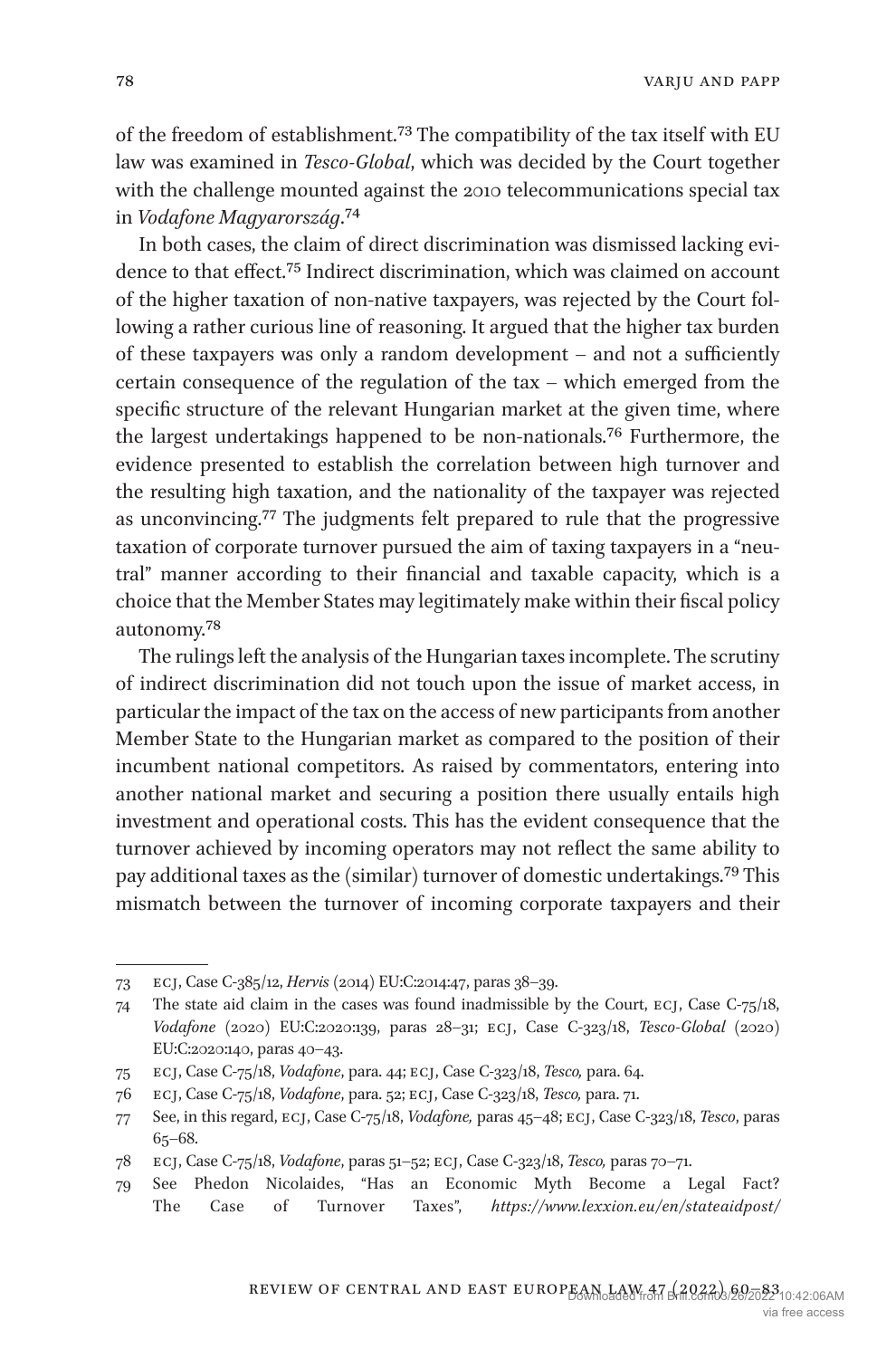actual taxability under a tax which is imposed in addition to regular corporate income taxation raises the further issue of whether the declared objective of the Hungarian taxes in fact corresponds with the objective actually pursued by them. This question was not investigated by the Court, which was happy to accept the aims that were stated in the underlying national legislation as genuine and valid[.80](#page-19-0) With this omission, the judgments arguably permitted that the untransparent, possibly arbitrary choices of the Hungarian government would go unchecked in law.

As mentioned earlier, the judgments observed that the taxation of corporate turnover enables the neutral taxation of taxpayers which matches their financial capacity for additional taxation. However, the Court refused to consider in detail whether this is the actual case and whether this is the case for every taxpayer affected. Its reasoning recognized the fiscal objective declared in the Hungarian legislation, and went on to declare on that basis – as had been suggested by the Advocate General in her opinions $81 81 -$  that there was a reasonable (albeit neither complete, nor fully accurate) and therefore legally sufficient connection between the turnover achieved by the taxpayer and its taxable capacity. Although the review of national tax measures under the EU's fundamental economic freedoms is necessarily confined by the (direct) tax policy autonomy enjoyed by the Member States, such use of generalized assumptions concerning taxability in cases dealing with claims of discriminatory higher taxation is – in our assessment – an erroneous judicial approach. The Court simply ignored the possibility that the turnover achieved by the taxpayer may not provide an indication of its actual "ability to pay". This hiatus in the Court's decision reveals a more fundamental problem with the Hungarian taxes. When taxable capacity is only assumed but not established objectively, taxation – even if it is additional taxation – cannot claim to pursue the objective of ensuring a more proportionate sharing of the public burden among taxpayers.[82](#page-19-2) Rather, it burdens taxpayers as a potentially punitive, excise-type levy which is imposed arbitrarily on targeted taxpayers.

*[has-an-economic-myth-become-a-legal-fact-the-case-of-turnover-taxes/](https://www.lexxion.eu/en/stateaidpost/has-an-economic-myth-become-a-legal-fact-the-case-of-turnover-taxes/)*, and Ruth Mason and Leopoldo Parada, "The Illegality of Digital Services Taxes Under EU Law: Size Matters," 92 *Tax Notes International* (2018), 1183–1197.

<span id="page-19-0"></span><sup>80</sup> Parada argued that without investigating the true intent of the Hungarian policy-maker, the legitimacy of the taxes cannot be established. Leopoldo Parada, "How the *Vodafone Magyarország* Opinion Affects EU Debate on Turnover-based Digital Taxes," 95 *Tax Notes International* (2019), 399–407.

<span id="page-19-1"></span><sup>81</sup> Opinion of ag Kokott in ecj, Case C-75/18, *Vodafone Magyarország* (2020) EU:C:2019:492, para. 100 and Opinion of ag Kokott in ecj, Case C-323/18, *Tesco-Global* (2020) EU:C:2019:567, para. 102.

<span id="page-19-2"></span><sup>82</sup> See, in this regard, Stevanato, *op.cit.* note 72, 544, and Sinnig, *op.cit.* note 72, 109.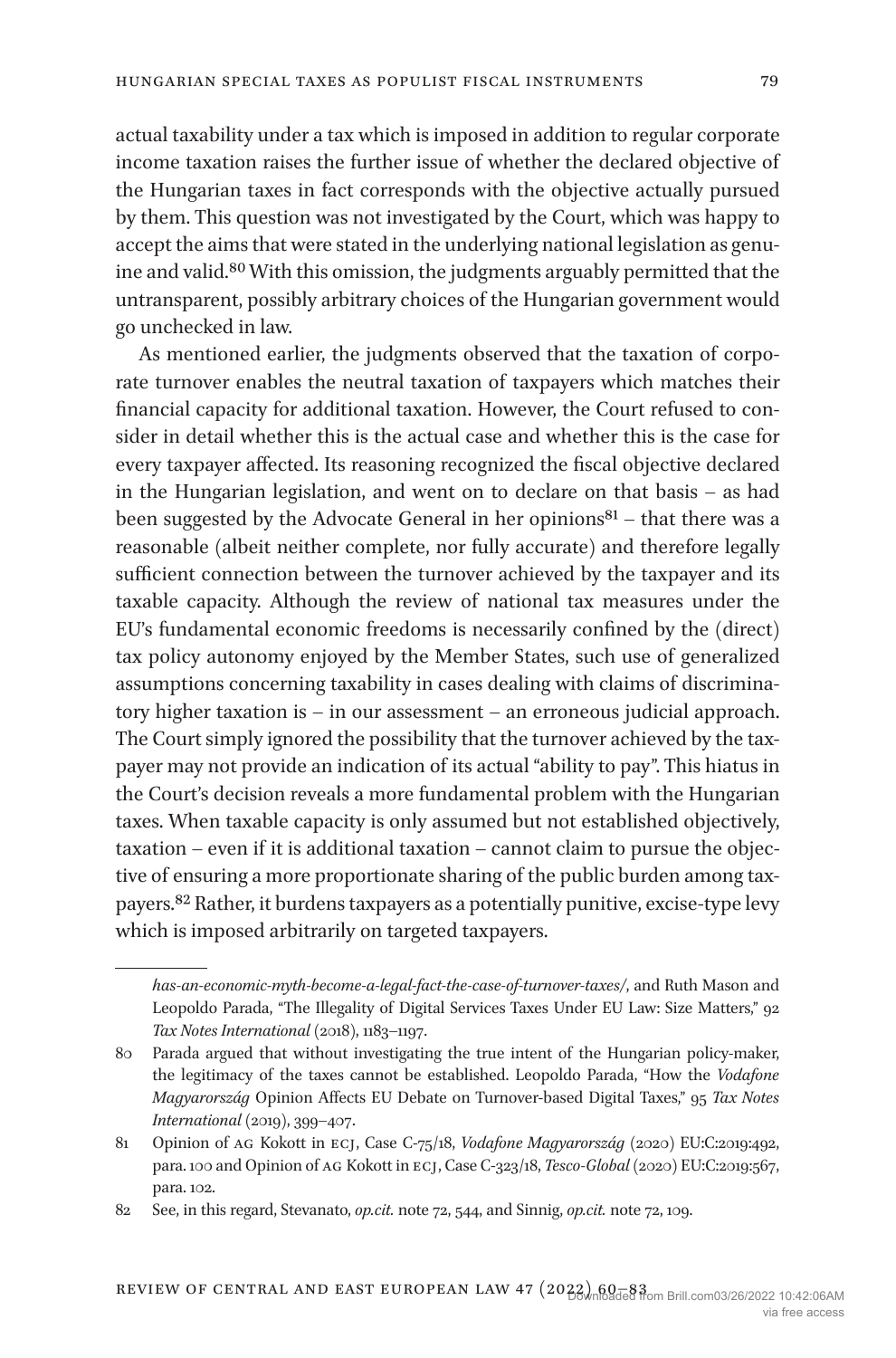The 2014 advertising sector special tax was challenged under EU state aid rules[.83](#page-20-0) In its negative decision, the Commission found that the lower rate of taxation applied to low-turnover (smaller) undertakings under the tax's progressive rates provided a selective economic advantage disadvantaging in competition their high-turnover (larger) competitors.<sup>84</sup> The General Court disagreed with the Commission. Its judgment, which under the selectivity requirement of state aid law failed to consider in true detail the consistency of the design of the tax with the declared objectives of taxation, held that the Commission had erred when it concluded that the Hungarian tax pursued exclusively the aim of securing the collection of additional revenues for the state budget. In the General Court's assessment, the objective suggested by the Commission was overly general and did not correspond with the Hungarian tax's fiscal objective, which – as declared by the Hungarian legislature – was to redistribute the tax burden among taxpayers.<sup>[85](#page-20-2)</sup> The judgment also accepted that the design of the tax was consistent with this objective. In this regard, it argued that since turnover represents the capacity of taxpayers for taxation, the progressive taxation of turnover can be used to impose a higher tax burden on taxpayers with a larger financial capacity[.86](#page-20-3) The General Court held that such a form of differentiated taxation is based on objective differences among taxpayers, and it is thus neither selective (discriminatory), nor arbitrary[.87](#page-20-4) It concluded that differentiation among taxpayers based on size (turnover) corresponds with the objective of fairer taxation.[88](#page-20-5)

In appeal, the Court of Justice upheld the first instance ruling. First, its judgment recognized the autonomy of the Member States in developing their national tax system as well as their freedom to introduce surplus corporate taxes which "take account of the ability to pay of taxable persons"[.89](#page-20-6) Then, it confirmed that the discriminatory potential (selectivity) of such additional taxation needs to be assessed against tax itself, and not with reference to the

<span id="page-20-0"></span><sup>83</sup> Its administrative provisions regulating cross-border compliance were successfully challenged under the fundamental freedoms in ecj, Case C-482/18, *Google Ireland Limited* (2020) EU:C:2020:141.

<span id="page-20-1"></span><sup>84</sup> Commission Decision (EU) 2017/329 of 4 November 2016 on the measure sa.39235 (2015/C) (ex 2015/nn) implemented by Hungary on the taxation of advertisement turnover, oj L 49/36.

<span id="page-20-2"></span><sup>85</sup> ecj, Case T-20/17, *Hungary v Commission* (2019) EU:T:2019:448, paras 87–90. See also the identically worded judgment concerning the Polish commercial retail tax in ecj, Joined Cases T-836/16 and T-624/17, *Poland v Commission* (2019) EU:T:2019:338.

<span id="page-20-3"></span><sup>86</sup> ecj, Case T-20/17, *Hungary v Commission*, para. 89.

<span id="page-20-4"></span><sup>87</sup> *Ibid.*, paras 92, 103, 105.

<span id="page-20-5"></span><sup>88</sup> *Ibid.*, para. 110.

<span id="page-20-6"></span><sup>89</sup> ecj, Case C-596/19 P, *Commission v Hungary* (2019) EU:C:2021:202, paras. 43–44 and 46.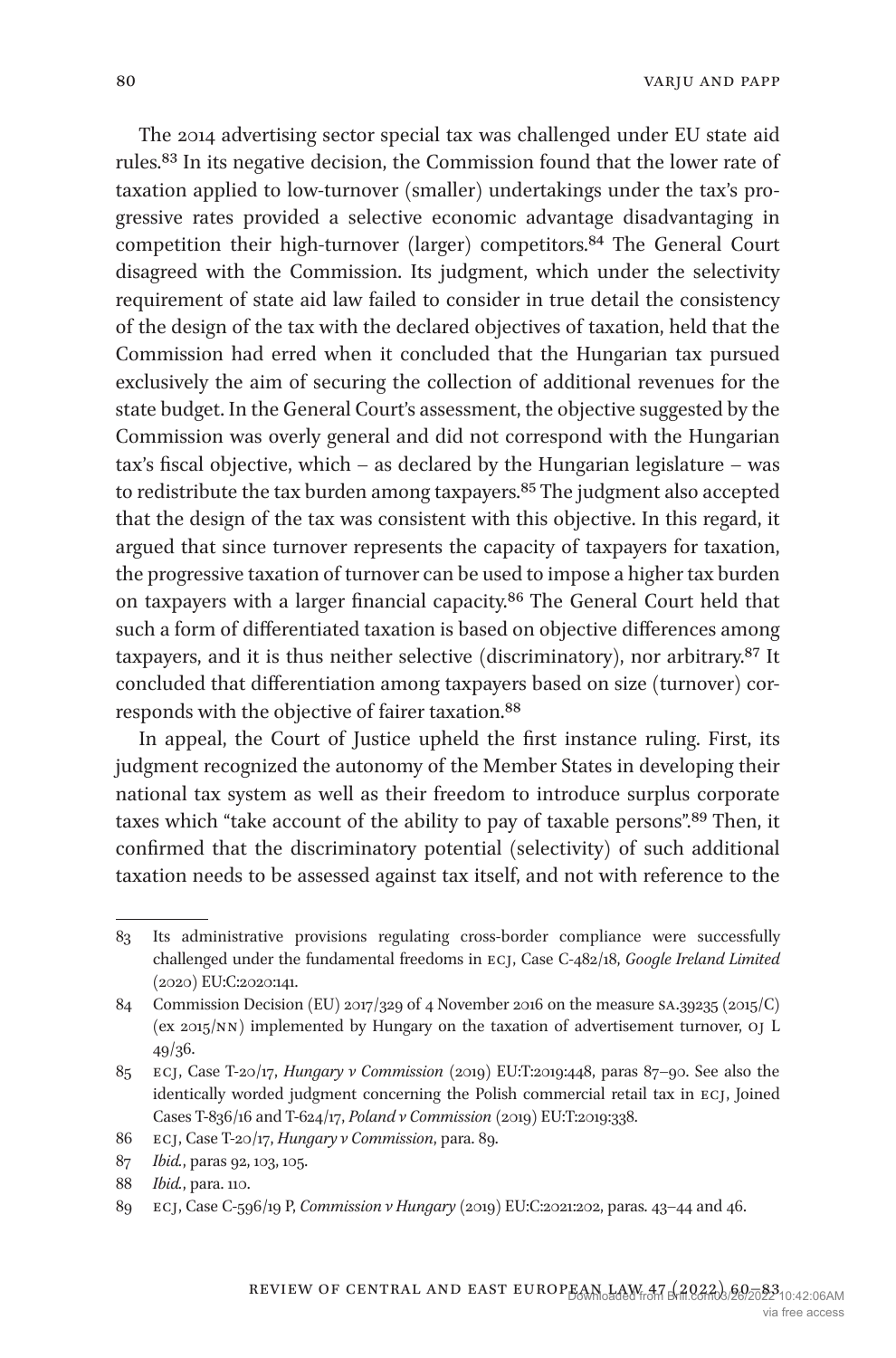regular system of corporate income taxation which it was introduced to supplement[.90](#page-21-0) With deference to national tax policy choices thus established, the Court established that turnover is a relevant indicator of taxability, that it differentiates between taxpayers in a neutral way, and that additional corporate taxation based on turnover is a choice which the Member States may legitimately make[.91](#page-21-1) This part of the judgment also suggested that the tax burden does not have to be precisely adjusted to the actual financial capacity of taxpayers in order to pass the legal hurdle of EU state aid law[.92](#page-21-2) The Court closed its reasoning by pointing out that there was no evidence presented in the case that would have suggested that the Hungarian tax had been regulated – with the intention of circumventing EU obligations – on the basis of manifestly discriminatory parameters[.93](#page-21-3)

Both rulings endorsed unquestioningly the objective declared in national legislation for the Hungarian tax, and relied on that objective directly in their reasoning, without subjecting it to any form of legal scrutiny, even though EU state aid law provides for EU courts the necessary legal means.[94](#page-21-4) As a further problem, the judgments found no issue with the fact that taxation was based on an assumption – and not on objective evidence that would cover the taxation situation of every relevant taxpayer – that turnover indicates the capacity[95](#page-21-5) of taxpayers for (additional) taxation.[96](#page-21-6) As raised already in connection with the 2010–13 special taxes, there are identifiable instances – which are relevant for the application of EU internal market law and its core prohibition of discrimination – when turnover does not express taxable capacity, and taxes imposed on similar turnovers may entail – without objective justi-fication – very different actual tax burdens for the affected taxpayers.<sup>[97](#page-21-7)</sup> Such tax design enables discriminatory tax treatment and the selective provision of advantages in competition having regard to the size and the market position

<span id="page-21-0"></span><sup>90</sup> *Ibid.*, paras 45–46.

<span id="page-21-1"></span><sup>91</sup> *Ibid.*, paras 46–47.

<span id="page-21-2"></span><sup>92</sup> *Ibid.*

<span id="page-21-3"></span><sup>93</sup> *Ibid.*, paras 49–50.

<span id="page-21-4"></span><sup>94</sup> See also Szudoczky and Károlyi observing that the Hungarian legislature did not provide much help in determining the genuine aim of the advertisement tax. Rita Szudoczky and Balázs Károlyi, "The Troubled Story of the Hungarian Advertisement Tax: How (Not) to Design a Progressive Turnover Tax," 48(1) *Intertax* (2020) 46–66, at 49, 52 and 54.

<span id="page-21-5"></span><sup>95</sup> The Court explicitly recognized that turnover is "merely a relative indicator of ability to pay".

<span id="page-21-6"></span><sup>96</sup> See, in this regard, the criticism in Phedon Nicolaides, "Multi-rate Turnover Taxes and State Aid: A Prelude to Taxes on Company Size," 18(3) *European State Aid Law Quarterly* (2019), 226–238, at 236. See also Niels Tack, "The 2019 Autumn Conference of the European State Aid Law Institute," 19(2) *European State Aid Law Quarterly* (2020), 101–104, at 104.

<span id="page-21-7"></span><sup>97</sup> Sinnig, *op.cit.* note 72, 110, and Szudoczky and Károlyi, *op.cit.* note 94, 53.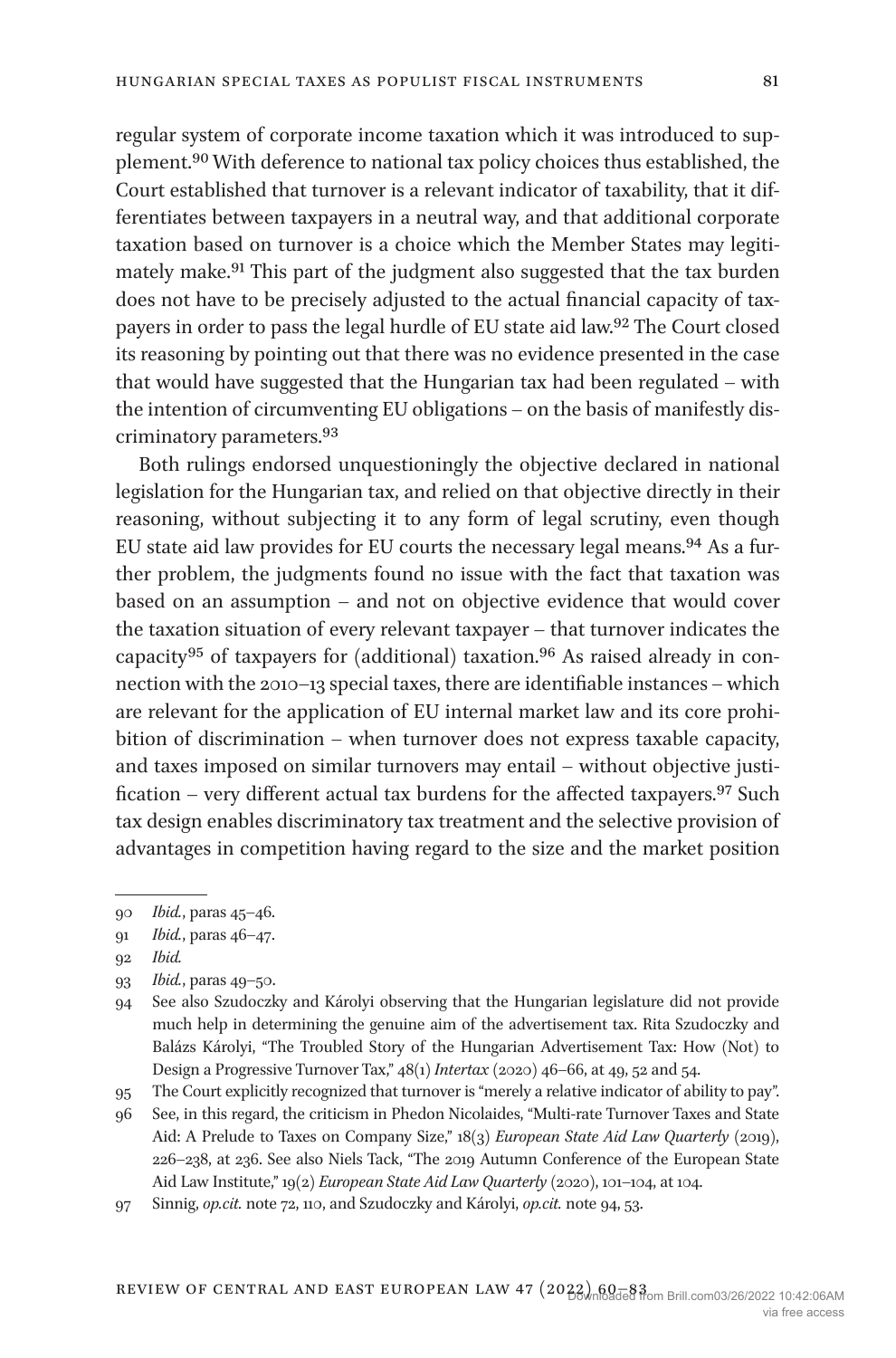of corporate taxpayers,[98](#page-22-0) which should have been accepted by the Court as evidence of manifest discrimination violating EU law. The gap between turnover and taxability also means that the Hungarian tax cannot be claimed to serve the objective of distributing the tax burden more proportionately among taxpayers with different abilities to pay (extra) taxes. There are much better fitting objectives for additional turnover taxation, such as equalizing the tax burden of undertaxed internationally mobile taxpayers. However, since the Hungarian measures do not refer to such an objective, the tax burden they impose is left unexplained and unjustified.

#### **5 Conclusions**

In this article, we sought answer to the question of whether the additional sector-specific corporate taxes imposed by Hungary over the last decade and a half can be classified as instruments of a populist fiscal policy. For this purpose, we examined their objectives as declared in national legislation as well as their design as seemingly unconventional revenue-side fiscal instruments. Our analysis found that on the revenue-side of public finances it is fairly difficult to classify a measure as populist. Corporate taxes – both regular and extra – tend to pursue the objective of revenue maximization which is a traditional, mainstream taxation objective. The protection of the national tax base is another key objective pursued which now forms part of the tax policy mainstream worldwide and in Europe. Populism is more likely to be found on the expenditure-side of the budget. Nevertheless, we proposed and established, partly on the basis of the developments before the courts of the EU concerning Hungarian turnover-based extra taxes that the regulation and the design of the Hungarian measures raise issues which may be assessed as lending them a populist character. The Hungarian turnover taxes keep their genuine taxation objectives concealed, and their imposition, which is based on a broad legislative assumption of additional taxability, contains elements of arbitrariness. The extra tax burden they impose is not guaranteed in law to match the actual financial capacity of the targeted larger sized, predominantly non-national taxpayers, which enables taxation that aims to serve the interest of the many in the local population at the expense of a few unfortunate, non-native corporate tax subjects.

<span id="page-22-0"></span><sup>98</sup> See Stevanato, *op.cit.* note 72, 540.